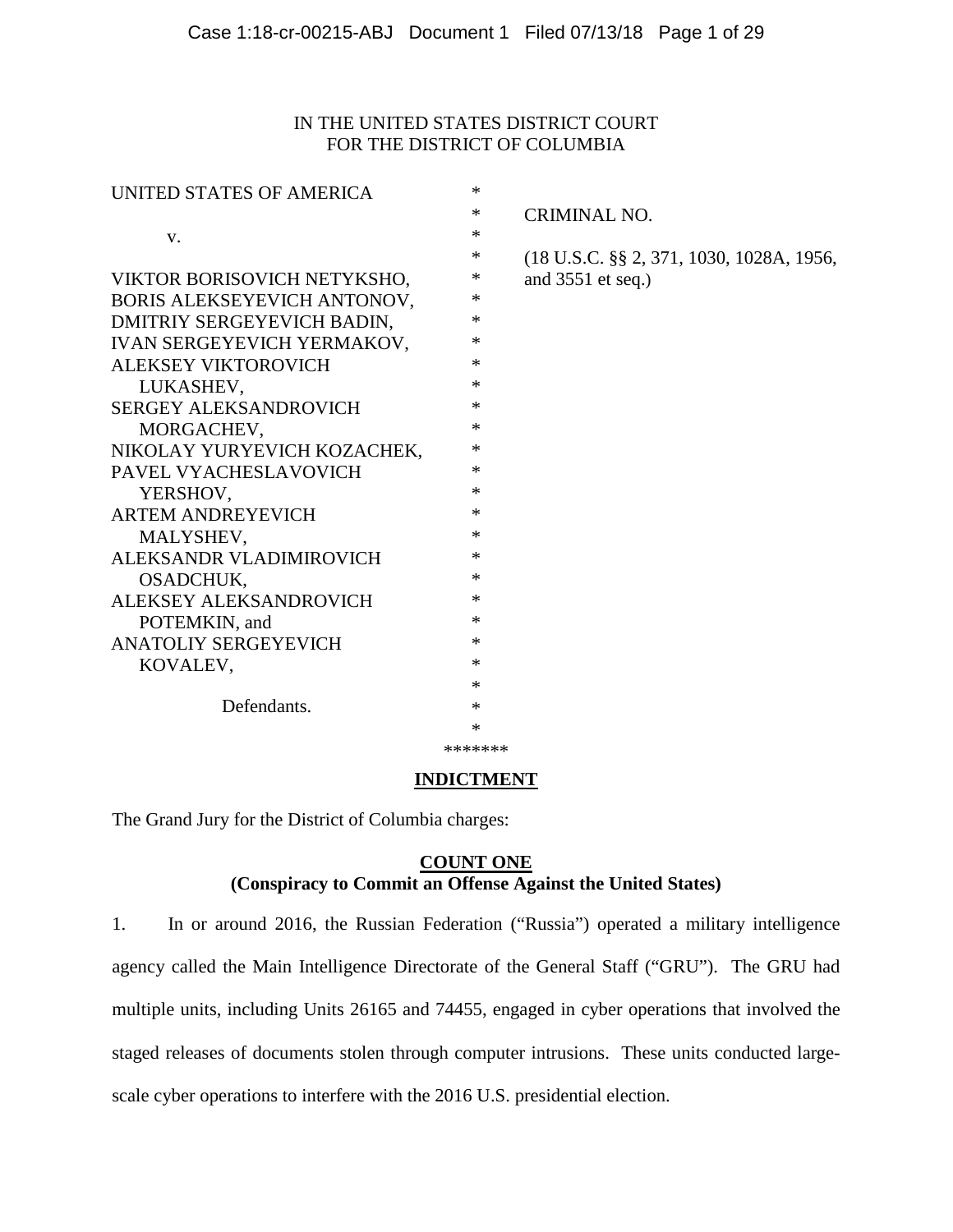#### Case 1:18-cr-00215-ABJ Document 1 Filed 07/13/18 Page 2 of 29

2. Defendants VIKTOR BORISOVICH NETYKSHO, BORIS ALEKSEYEVICH ANTONOV, DMITRIY SERGEYEVICH BADIN, IVAN SERGEYEVICH YERMAKOV, ALEKSEY VIKTOROVICH LUKASHEV, SERGEY ALEKSANDROVICH MORGACHEV, NIKOLAY YURYEVICH KOZACHEK, PAVEL VYACHESLAVOVICH YERSHOV, ARTEM ANDREYEVICH MALYSHEV, ALEKSANDR VLADIMIROVICH OSADCHUK, and ALEKSEY ALEKSANDROVICH POTEMKIN were GRU officers who knowingly and intentionally conspired with each other, and with persons known and unknown to the Grand Jury (collectively the "Conspirators"), to gain unauthorized access (to "hack") into the computers of U.S. persons and entities involved in the 2016 U.S. presidential election, steal documents from those computers, and stage releases of the stolen documents to interfere with the 2016 U.S. presidential election.

3. Starting in at least March 2016, the Conspirators used a variety of means to hack the email accounts of volunteers and employees of the U.S. presidential campaign of Hillary Clinton (the "Clinton Campaign"), including the email account of the Clinton Campaign's chairman.

4. By in or around April 2016, the Conspirators also hacked into the computer networks of the Democratic Congressional Campaign Committee ("DCCC") and the Democratic National Committee ("DNC"). The Conspirators covertly monitored the computers of dozens of DCCC and DNC employees, implanted hundreds of files containing malicious computer code ("malware"), and stole emails and other documents from the DCCC and DNC.

5. By in or around April 2016, the Conspirators began to plan the release of materials stolen from the Clinton Campaign, DCCC, and DNC.

6. Beginning in or around June 2016, the Conspirators staged and released tens of thousands of the stolen emails and documents. They did so using fictitious online personas, including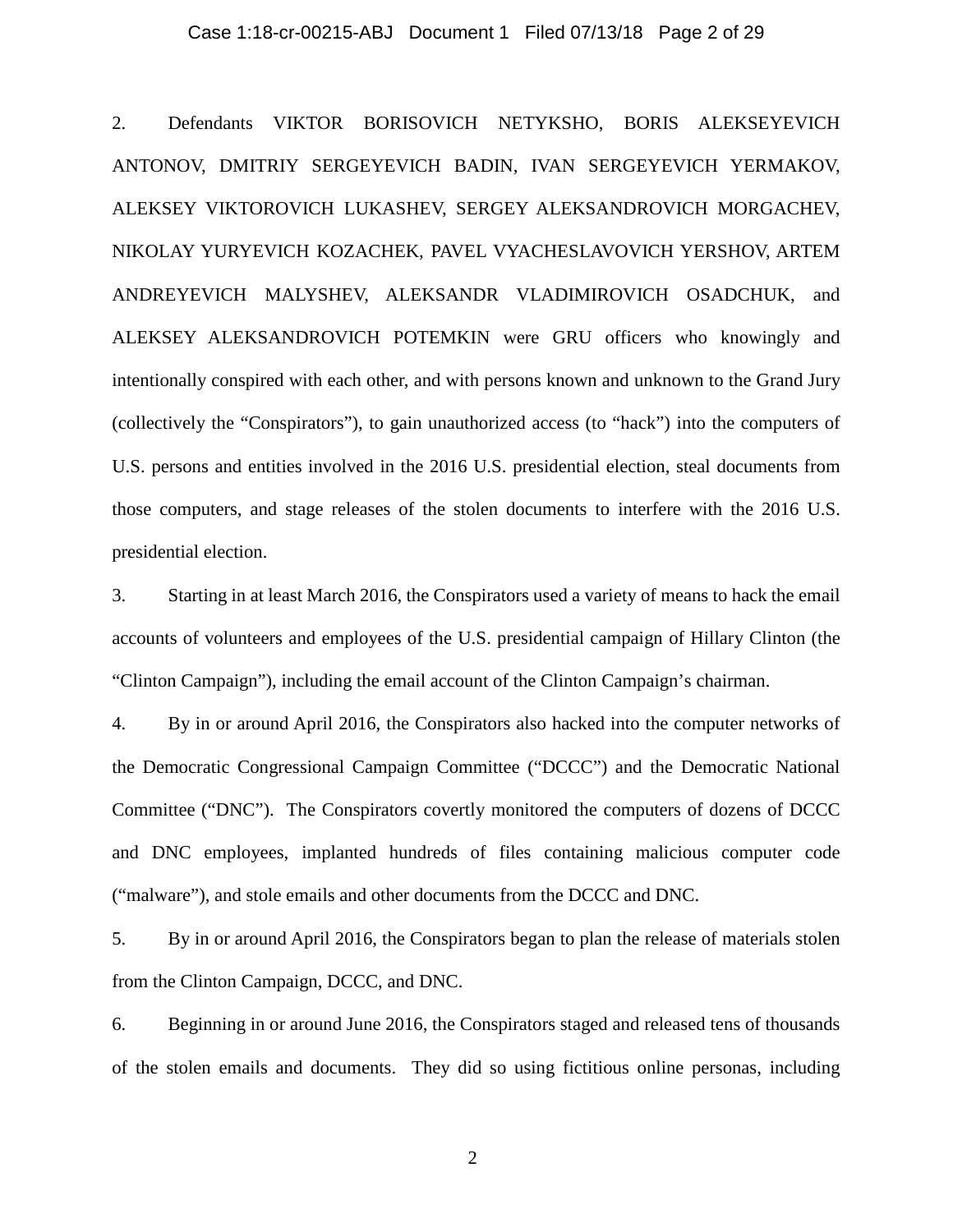"DCLeaks" and "Guccifer 2.0."

7. The Conspirators also used the Guccifer 2.0 persona to release additional stolen documents through a website maintained by an organization ("Organization 1"), that had previously posted documents stolen from U.S. persons, entities, and the U.S. government. The Conspirators continued their U.S. election-interference operations through in or around November 2016.

<span id="page-2-0"></span>8. To hide their connections to Russia and the Russian government, the Conspirators used false identities and made false statements about their identities. To further avoid detection, the Conspirators used a network of computers located across the world, including in the United States, and paid for this infrastructure using cryptocurrency.

#### **Defendants**

9. Defendant VIKTOR BORISOVICH NETYKSHO (Нетыкшо Виктор Борисович) was the Russian military officer in command of Unit 26165, located at 20 Komsomolskiy Prospekt, Moscow, Russia. Unit 26165 had primary responsibility for hacking the DCCC and DNC, as well as the email accounts of individuals affiliated with the Clinton Campaign.

10. Defendant BORIS ALEKSEYEVICH ANTONOV (Антонов Борис Алексеевич) was a Major in the Russian military assigned to Unit 26165. ANTONOV oversaw a department within Unit 26165 dedicated to targeting military, political, governmental, and non-governmental organizations with spearphishing emails and other computer intrusion activity. ANTONOV held the title "Head of Department." In or around 2016, ANTONOV supervised other co-conspirators who targeted the DCCC, DNC, and individuals affiliated with the Clinton Campaign.

11. Defendant DMITRIY SERGEYEVICH BADIN (Бадин Дмитрий Сергеевич) was a Russian military officer assigned to Unit 26165 who held the title "Assistant Head of Department." In or around 2016, BADIN, along withANTONOV, supervised other co-conspirators who targeted the DCCC, DNC, and individuals affiliated with the Clinton Campaign.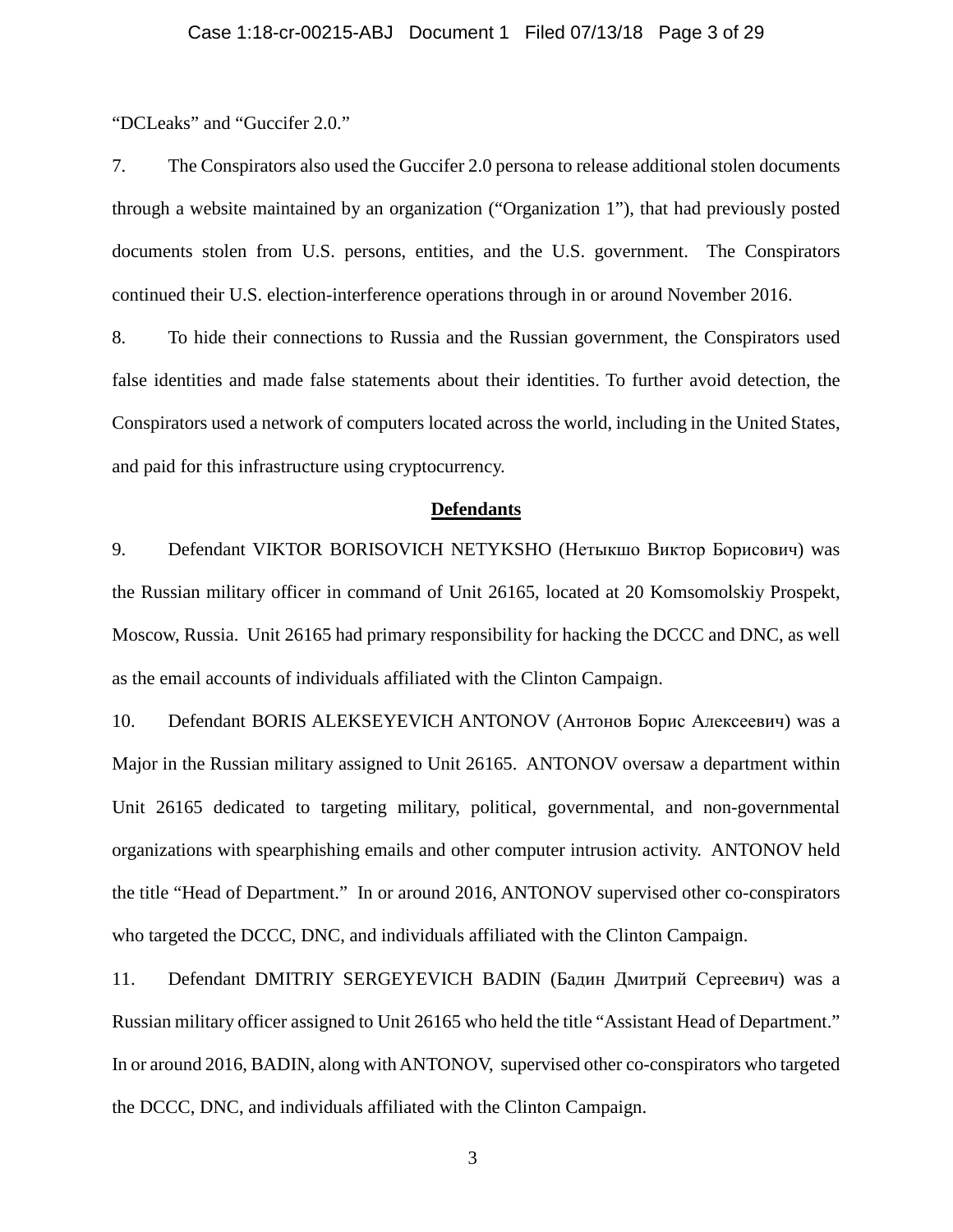#### Case 1:18-cr-00215-ABJ Document 1 Filed 07/13/18 Page 4 of 29

12. Defendant IVAN SERGEYEVICH YERMAKOV (Ермаков Иван Сергеевич) was a Russian military officer assigned to ANTONOV's department within Unit 26165. Since in or around 2010, YERMAKOV used various online personas, including "Kate S. Milton," "James McMorgans," and "Karen W. Millen," to conduct hacking operations on behalf of Unit 26165. In or around March 2016, YERMAKOV participated in hacking at least two email accounts from which campaign-related documents were released through DCLeaks. In or around May 2016, YERMAKOV also participated in hacking the DNC email server and stealing DNC emails that were later released through Organization 1.

13. Defendant ALEKSEY VIKTOROVICH LUKASHEV (Лукашев Алексей Викторович) was a Senior Lieutenant in the Russian military assigned to ANTONOV's department within Unit 26165. LUKASHEV used various online personas, including "Den Katenberg" and "Yuliana Martynova." In or around 2016, LUKASHEV sent spearphishing emails to members of the Clinton Campaign and affiliated individuals, including the chairman of the Clinton Campaign.

14. Defendant SERGEY ALEKSANDROVICH MORGACHEV (Моргачев Сергей Александрович) was a Lieutenant Colonel in the Russian military assigned to Unit 26165. MORGACHEV oversaw a department within Unit 26165 dedicated to developing and managing malware, including a hacking tool used by the GRU known as "X-Agent." During the hacking of the DCCC and DNC networks, MORGACHEV supervised the co-conspirators who developed and monitored the X-Agent malware implanted on those computers.

15. Defendant NIKOLAY YURYEVICH KOZACHEK (Козачек Николай Юрьевич) was a Lieutenant Captain in the Russian military assigned to MORGACHEV's department within Unit 26165. KOZACHEK used a variety of monikers, including "kazak" and "blablabla1234565." KOZACHEK developed, customized, and monitored X-Agent malware used to hack the DCCC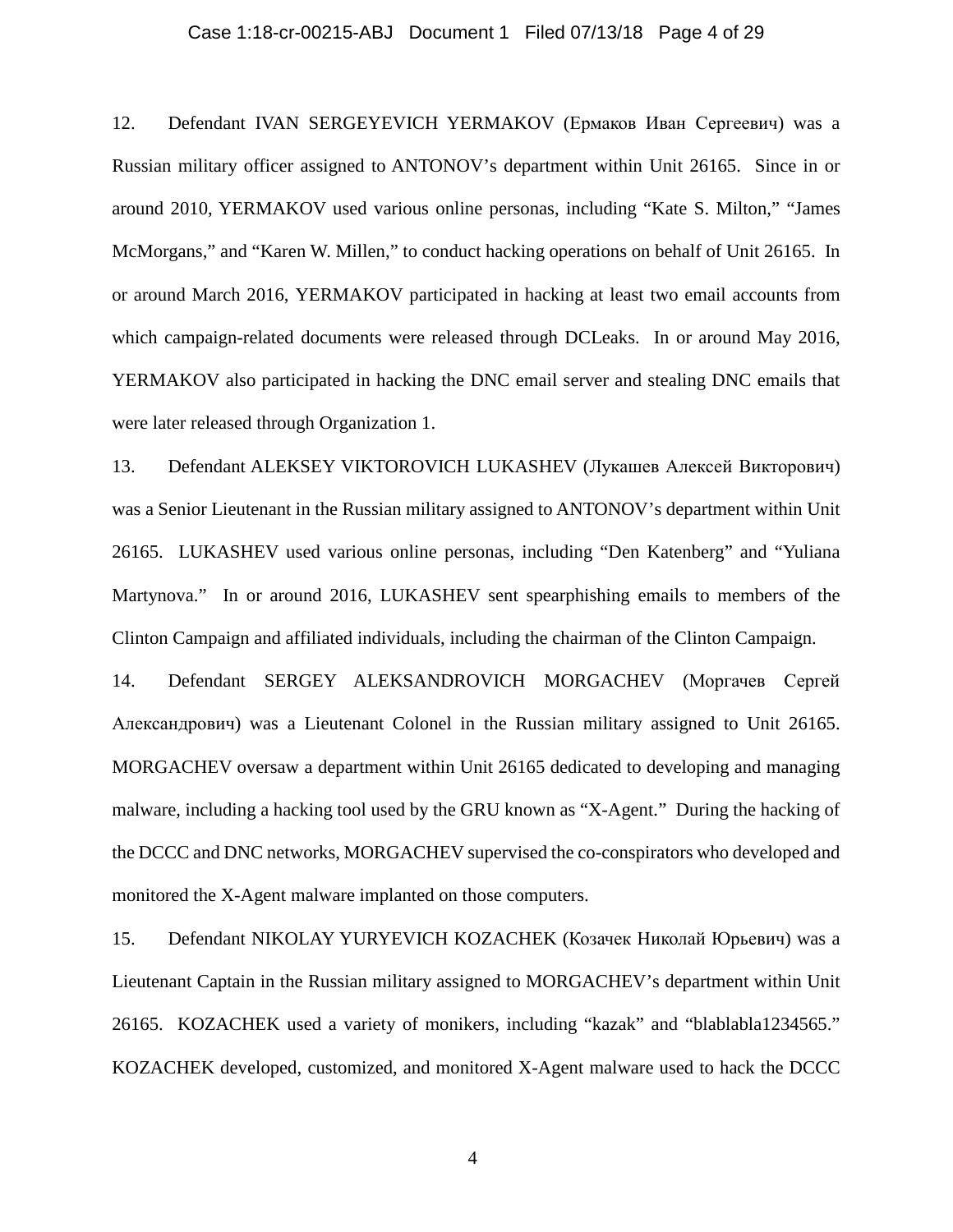# Case 1:18-cr-00215-ABJ Document 1 Filed 07/13/18 Page 5 of 29

and DNC networks beginning in or around April 2016.

16. Defendant PAVEL VYACHESLAVOVICH YERSHOV (Ершов Павел Вячеславович) was a Russian military officer assigned to MORGACHEV's department within Unit 26165. In or around 2016, YERSHOV assisted KOZACHEK and other co-conspirators in testing and customizing X-Agent malware before actual deployment and use.

17. Defendant ARTEM ANDREYEVICH MALYSHEV (Малышев Артём Андреевич) was a Second Lieutenant in the Russian military assigned to MORGACHEV's department within Unit 26165. MALYSHEV used a variety of monikers, including "djangomagicdev" and "realblatr." In or around 2016, MALYSHEV monitored X-Agent malware implanted on the DCCC and DNC networks.

<span id="page-4-1"></span>18. Defendant ALEKSANDR VLADIMIROVICH OSADCHUK (Осадчук Александр Владимирович) was a Colonel in the Russian military and the commanding officer of Unit 74455. Unit 74455 was located at 22 Kirova Street, Khimki, Moscow, a building referred to within the GRU as the "Tower." Unit 74455 assisted in the release of stolen documents through the DCLeaks and Guccifer 2.0 personas, the promotion of those releases, and the publication of anti-Clinton content on social media accounts operated by the GRU.

<span id="page-4-0"></span>19. Defendant ALEKSEY ALEKSANDROVICH POTEMKIN (Потемкин Алексей Александрович) was an officer in the Russian military assigned to Unit 74455. POTEMKIN was a supervisor in a department within Unit 74455 responsible for the administration of computer infrastructure used in cyber operations. Infrastructure and social media accounts administered by POTEMKIN's department were used, among other things, to assist in the release of stolen documents through the DCLeaks and Guccifer 2.0 personas.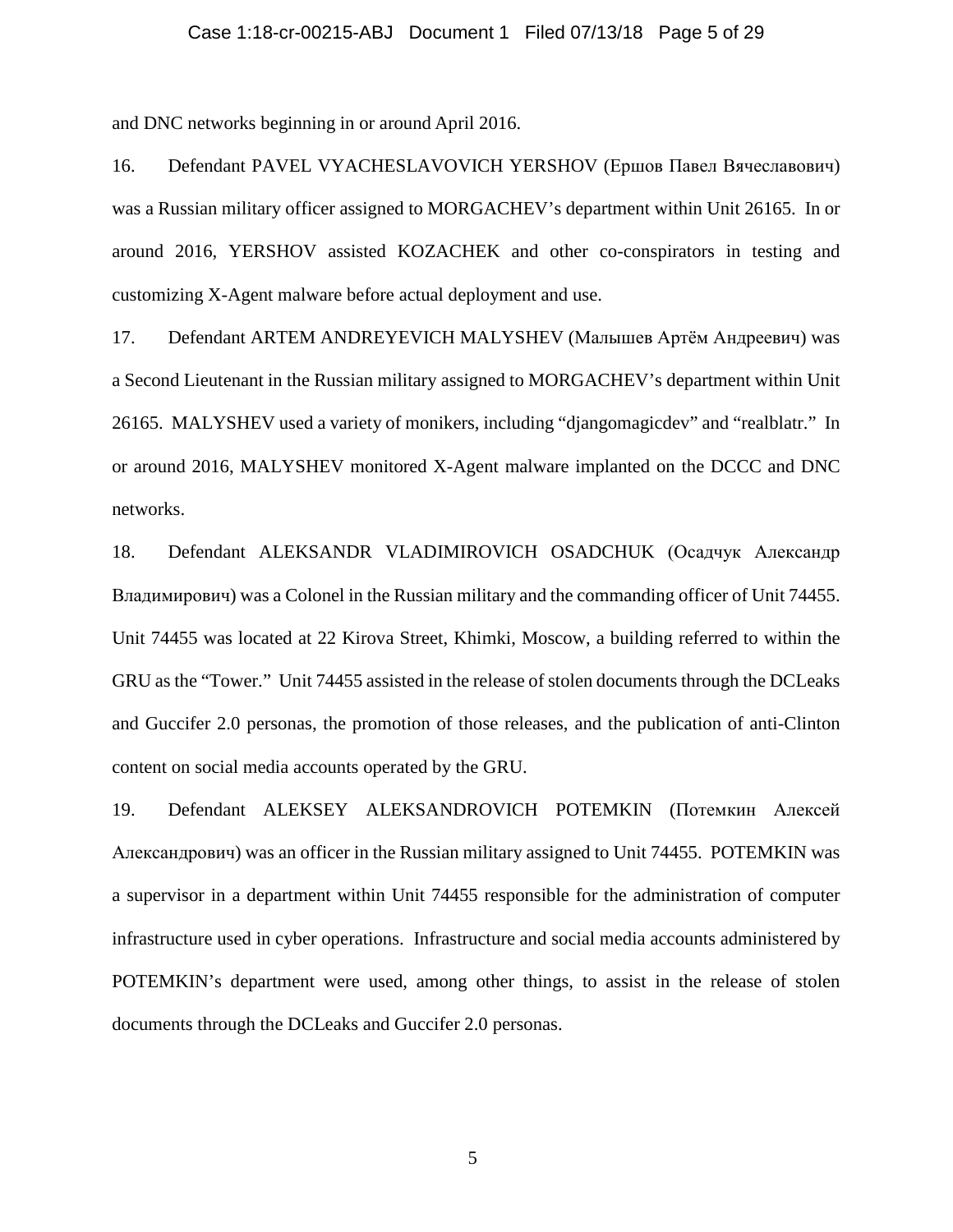## **Object of the Conspiracy**

20. The object of the conspiracy was to hack into the computers of U.S. persons and entities involved in the 2016 U.S. presidential election, steal documents from those computers, and stage releases of the stolen documents to interfere with the 2016 U.S. presidential election.

# **Manner and Means of the Conspiracy**

## Spearphishing Operations

<span id="page-5-0"></span>21. ANTONOV, BADIN, YERMAKOV, LUKASHEV, and their co-conspirators targeted victims using a technique known as spearphishing to steal victims' passwords or otherwise gain access to their computers. Beginning by at least March 2016, the Conspirators targeted over 300 individuals affiliated with the Clinton Campaign, DCCC, and DNC.

- a. For example, on or about March 19, 2016, LUKASHEV and his co-conspirators created and sent a spearphishing email to the chairman of the Clinton Campaign. LUKASHEV used the account "john356gh" at an online service that abbreviated lengthy website addresses (referred to as a "URL-shortening service"). LUKASHEV used the account to mask a link contained in the spearphishing email, which directed the recipient to a GRU-created website. LUKASHEV altered the appearance of the sender email address in order to make it look like the email was a security notification from Google (a technique known as "spoofing"), instructing the user to change his password by clicking the embedded link. Those instructions were followed. On or about March 21, 2016, LUKASHEV, YERMAKOV, and their co-conspirators stole the contents of the chairman's email account, which consisted of over 50,000 emails.
- b. Starting on or about March 19, 2016, LUKASHEV and his co-conspirators sent spearphishing emails to the personal accounts of other individuals affiliated with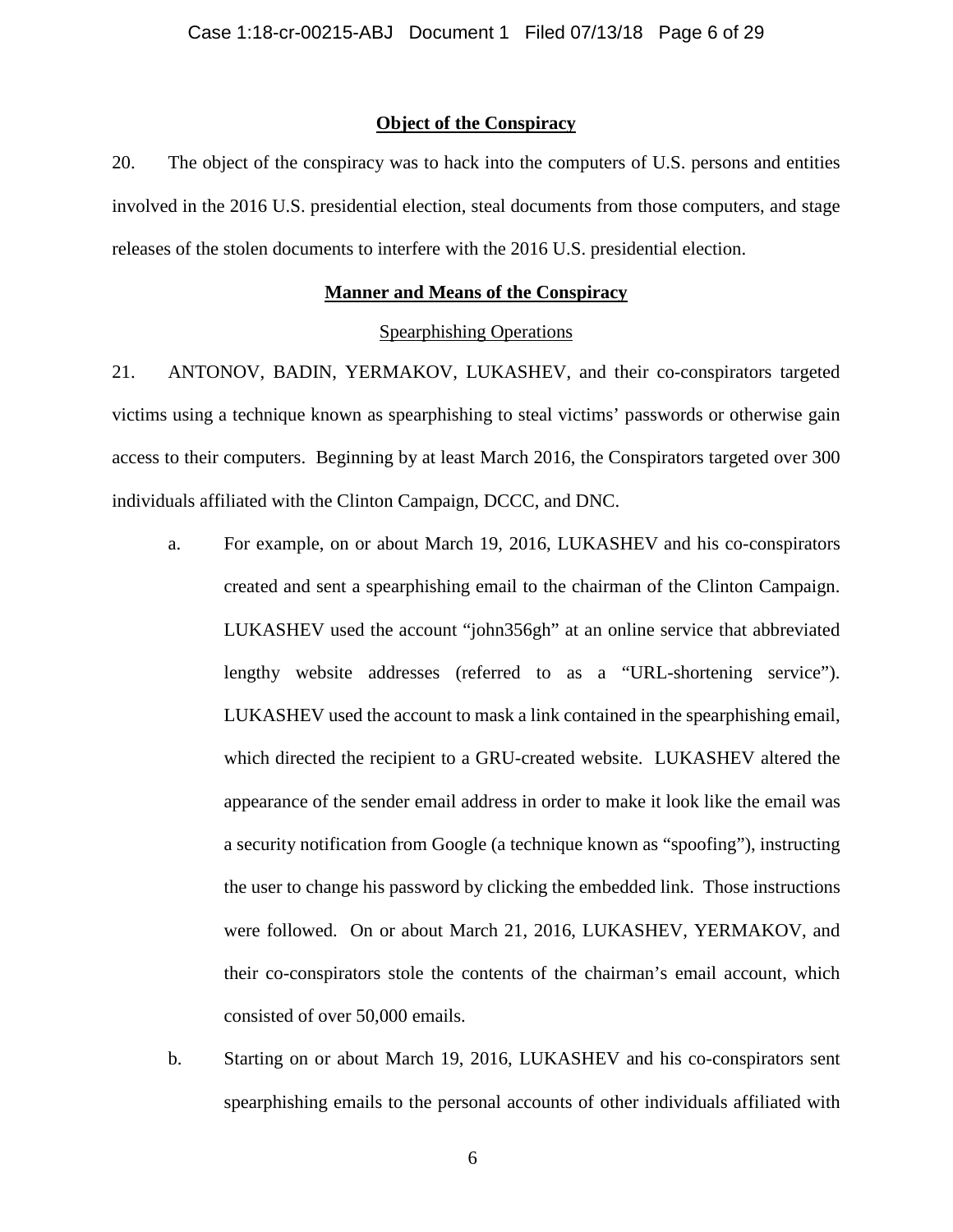#### Case 1:18-cr-00215-ABJ Document 1 Filed 07/13/18 Page 7 of 29

the Clinton Campaign, including its campaign manager and a senior foreign policy advisor. On or about March 25, 2016, LUKASHEV used the same john356gh account to mask additional links included in spearphishing emails sent to numerous individuals affiliated with the Clinton Campaign, including Victims 1 and 2. LUKASHEV sent these emails from the Russia-based email account hi.mymail@yandex.com that he spoofed to appear to be from Google.

- c. On or about March 28, 2016, YERMAKOV researched the names of Victims 1 and 2 and their association with Clinton on various social media sites. Through their spearphishing operations, LUKASHEV, YERMAKOV, and their co-conspirators successfully stole email credentials and thousands of emails from numerous individuals affiliated with the Clinton Campaign. Many of these stolen emails, including those from Victims 1 and 2, were later released by the Conspirators through DCLeaks.
- d. On or about April 6, 2016, the Conspirators created an email account in the name (with a one-letter deviation from the actual spelling) of a known member of the Clinton Campaign. The Conspirators then used that account to send spearphishing emails to the work accounts of more than thirty different Clinton Campaign employees. In the spearphishing emails, LUKASHEV and his co-conspirators embedded a link purporting to direct the recipient to a document titled "hillaryclinton-favorable-rating.xlsx." In fact, this link directed the recipients' computers to a GRU-created website.

22. The Conspirators spearphished individuals affiliated with the Clinton Campaign throughout the summer of 2016. For example, on or about July 27, 2016, the Conspirators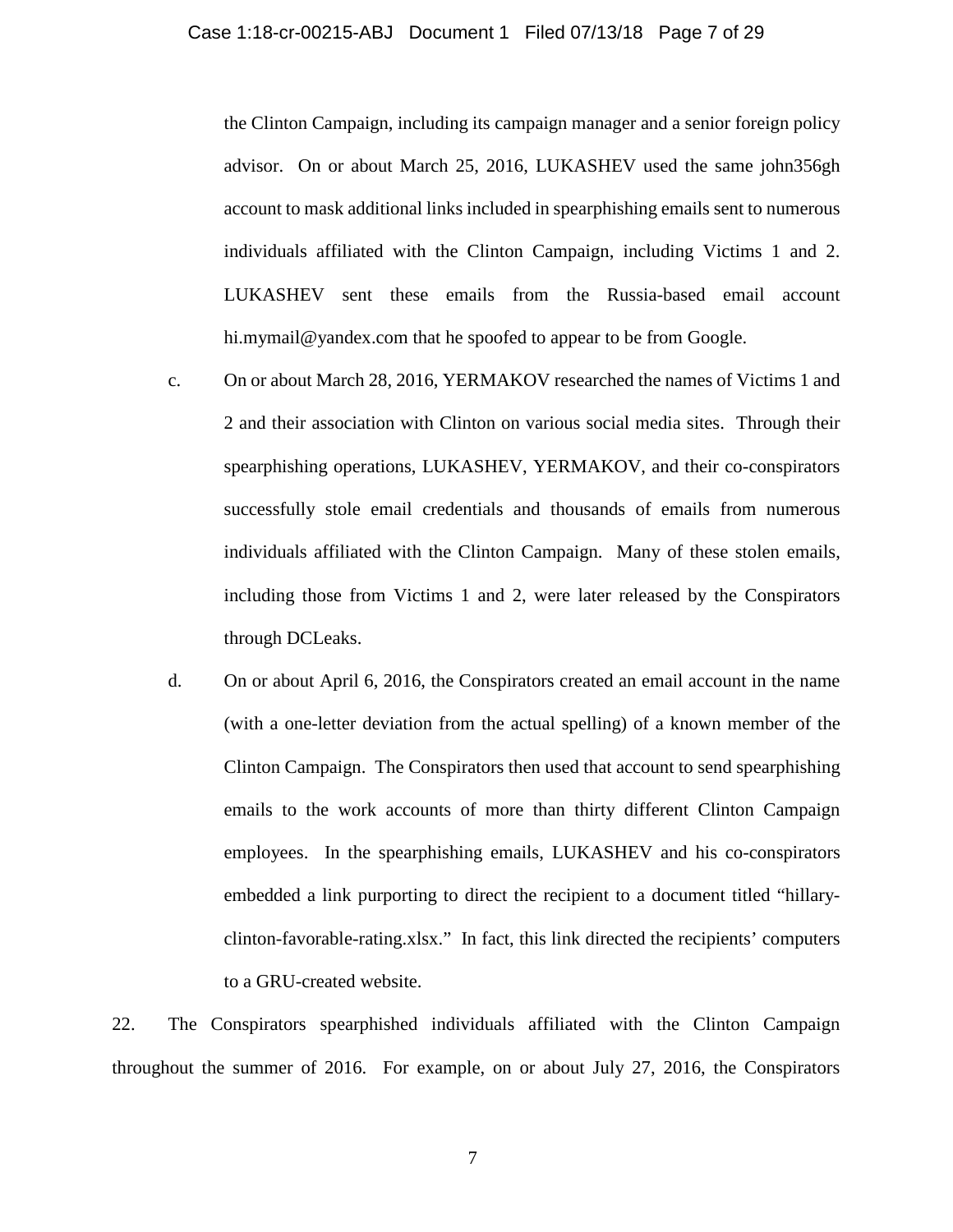## Case 1:18-cr-00215-ABJ Document 1 Filed 07/13/18 Page 8 of 29

attempted after hours to spearphish for the first time email accounts at a domain hosted by a thirdparty provider and used by Clinton's personal office. At or around the same time, they also targeted seventy-six email addresses at the domain for the Clinton Campaign.

## Hacking into the DCCC Network

23. Beginning in or around March 2016, the Conspirators, in addition to their spearphishing efforts, researched the DCCC and DNC computer networks to identify technical specifications and vulnerabilities.

- a. For example, beginning on or about March 15, 2016, YERMAKOV ran a technical query for the DNC's internet protocol configurations to identify connected devices.
- b. On or about the same day, YERMAKOV searched for open-source information about the DNC network, the Democratic Party, and Hillary Clinton.
- c. On or about April 7, 2016, YERMAKOV ran a technical query for the DCCC's internet protocol configurations to identify connected devices.

24. By in or around April 2016, within days of YERMAKOV's searches regarding the DCCC, the Conspirators hacked into the DCCC computer network. Once they gained access, they installed and managed different types of malware to explore the DCCC network and steal data.

- a. On or about April 12, 2016, the Conspirators used the stolen credentials of a DCCC Employee ("DCCC Employee 1") to access the DCCC network. DCCC Employee 1 had received a spearphishing email from the Conspirators on or about April 6, 2016, and entered her password after clicking on the link.
- b. Between in or around April 2016 and June 2016, the Conspirators installed multiple versions of their X-Agent malware on at least ten DCCC computers, which allowed them to monitor individual employees' computer activity, steal passwords, and maintain access to the DCCC network.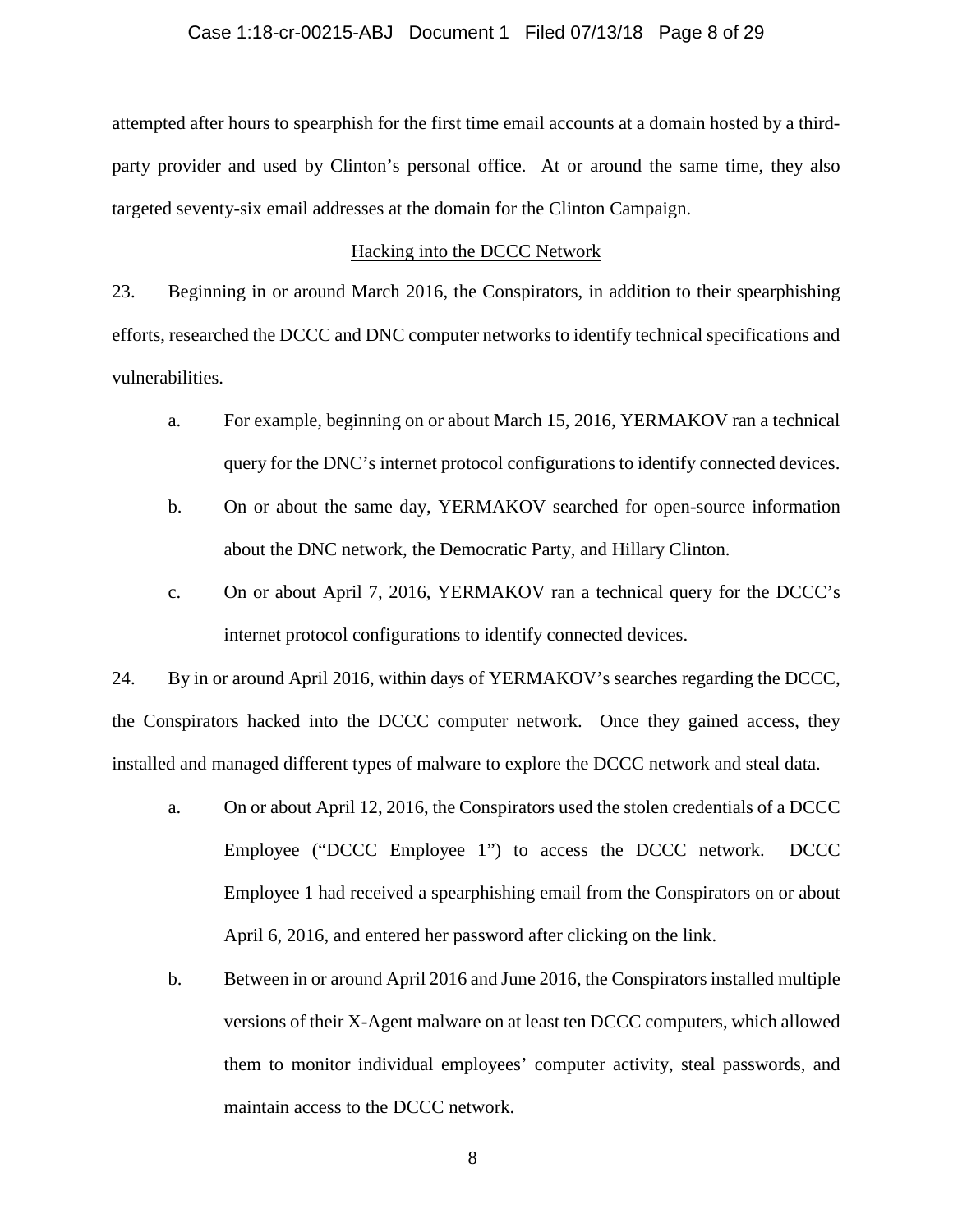- c. X-Agent malware implanted on the DCCC network transmitted information from the victims' computers to a GRU-leased server located in Arizona. The Conspirators referred to this server as their "AMS" panel. KOZACHEK, MALYSHEV, and their co-conspirators logged into the AMS panel to use X-Agent's keylog and screenshot functions in the course of monitoring and surveilling activity on the DCCC computers. The keylog function allowed the Conspirators to capture keystrokes entered by DCCC employees. The screenshot function allowed the Conspirators to take pictures of the DCCC employees' computer screens.
- d. For example, on or about April 14, 2016, the Conspirators repeatedly activated X-Agent's keylog and screenshot functions to surveil DCCC Employee 1's computer activity over the course of eight hours. During that time, the Conspirators captured DCCC Employee 1's communications with co-workers and the passwords she entered while working on fundraising and voter outreach projects. Similarly, on or about April 22, 2016, the Conspirators activated X-Agent's keylog and screenshot functions to capture the discussions of another DCCC Employee ("DCCC Employee 2") about the DCCC's finances, as well as her individual banking information and other personal topics.

25. On or about April 19, 2016, KOZACHEK, YERSHOV, and their co-conspirators remotely configured an overseas computer to relay communications between X-Agent malware and the AMS panel and then tested X-Agent's ability to connect to this computer. The Conspirators referred to this computer as a "middle server." The middle server acted as a proxy to obscure the connection between malware at the DCCC and the Conspirators' AMS panel. On or about April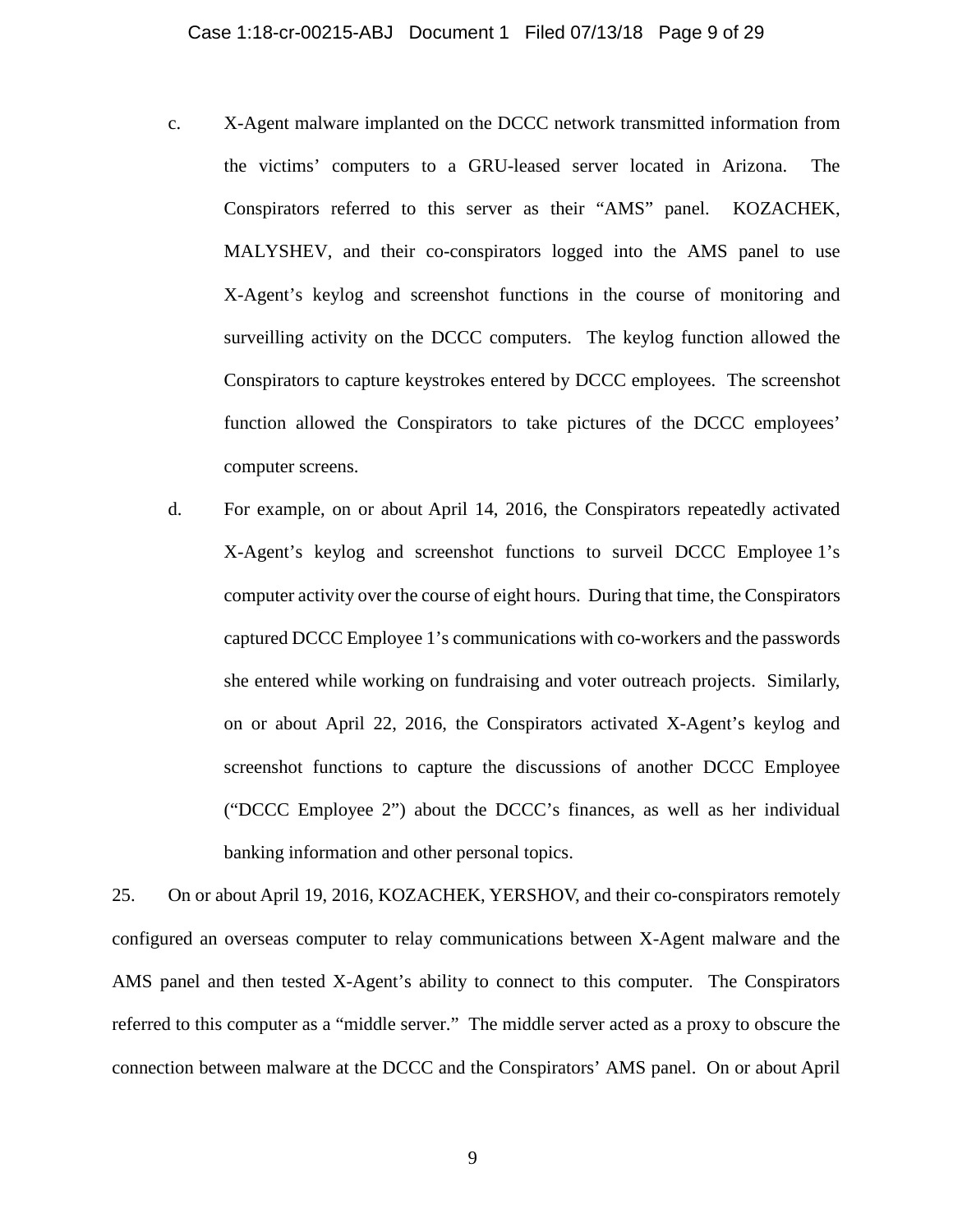## Case 1:18-cr-00215-ABJ Document 1 Filed 07/13/18 Page 10 of 29

20, 2016, the Conspirators directed X-Agent malware on the DCCC computers to connect to this middle server and receive directions from the Conspirators.

#### Hacking into the DNC Network

26. On or about April 18, 2016, the Conspirators hacked into the DNC's computers through their access to the DCCC network. The Conspirators then installed and managed different types of malware (as they did in the DCCC network) to explore the DNC network and steal documents.

- a. On or about April 18, 2016, the Conspirators activated X-Agent's keylog and screenshot functions to steal credentials of a DCCC employee who was authorized to access the DNC network. The Conspirators hacked into the DNC network from the DCCC network using stolen credentials. By in or around June 2016, they gained access to approximately thirty-three DNC computers.
- b. In or around April 2016, the Conspirators installed X-Agent malware on the DNC network, including the same versions installed on the DCCC network. MALYSHEV and his co-conspirators monitored the X-Agent malware from the AMS panel and captured data from the victim computers. The AMS panel collected thousands of keylog and screenshot results from the DCCC and DNC computers, such as a screenshot and keystroke capture of DCCC Employee 2 viewing the DCCC's online banking information.

## Theft of DCCC and DNC Documents

27. The Conspirators searched for and identified computers within the DCCC and DNC networks that stored information related to the 2016 U.S. presidential election. For example, on or about April 15, 2016, the Conspirators searched one hacked DCCC computer for terms that included "hillary," "cruz," and "trump." The Conspirators also copied select DCCC folders, including "Benghazi Investigations." The Conspirators targeted computers containing information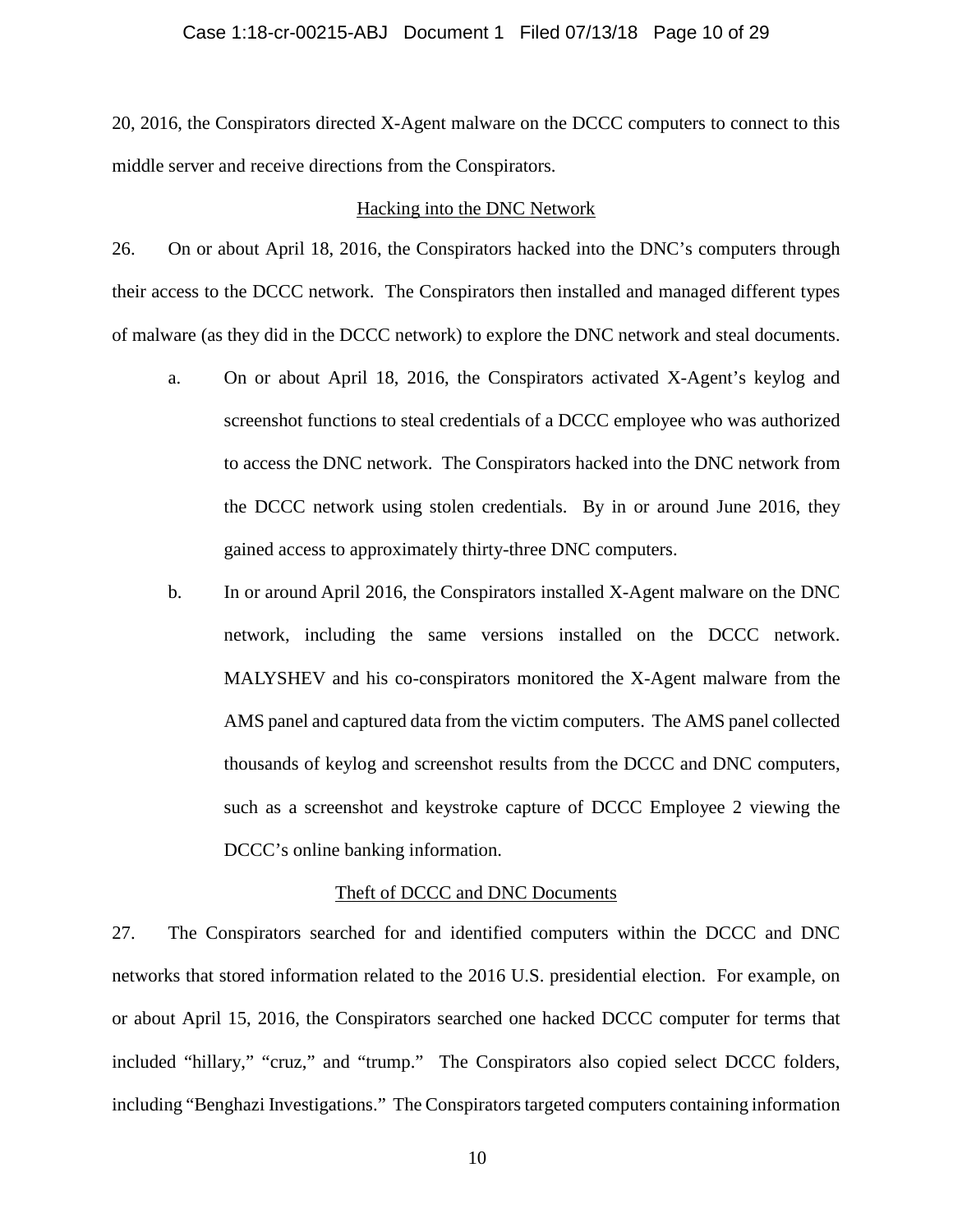# Case 1:18-cr-00215-ABJ Document 1 Filed 07/13/18 Page 11 of 29

such as opposition research and field operation plans for the 2016 elections.

28. To enable them to steal a large number of documents at once without detection, the Conspirators used a publicly available tool to gather and compress multiple documents on the DCCC and DNC networks. The Conspirators then used other GRU malware, known as "X-Tunnel," to move the stolen documents outside the DCCC and DNC networks through encrypted channels.

- a. For example, on or about April 22, 2016, the Conspirators compressed gigabytes of data from DNC computers, including opposition research. The Conspirators later moved the compressed DNC data using X-Tunnel to a GRU-leased computer located in Illinois.
- b. On or about April 28, 2016, the Conspirators connected to and tested the same computer located in Illinois. Later that day, the Conspirators used X-Tunnel to connect to that computer to steal additional documents from the DCCC network.

29. Between on or about May 25, 2016 and June 1, 2016, the Conspirators hacked the DNC Microsoft Exchange Server and stole thousands of emails from the work accounts of DNC employees. During that time, YERMAKOV researched PowerShell commands related to accessing and managing the Microsoft Exchange Server.

30. On or about May 30, 2016, MALYSHEV accessed the AMS panel in order to upgrade custom AMS software on the server. That day, the AMS panel received updates from approximately thirteen different X-Agent malware implants on DCCC and DNC computers.

31. During the hacking of the DCCC and DNC networks, the Conspirators covered their tracks by intentionally deleting logs and computer files. For example, on or about May 13, 2016, the Conspirators cleared the event logs from a DNC computer. On or about June 20, 2016, the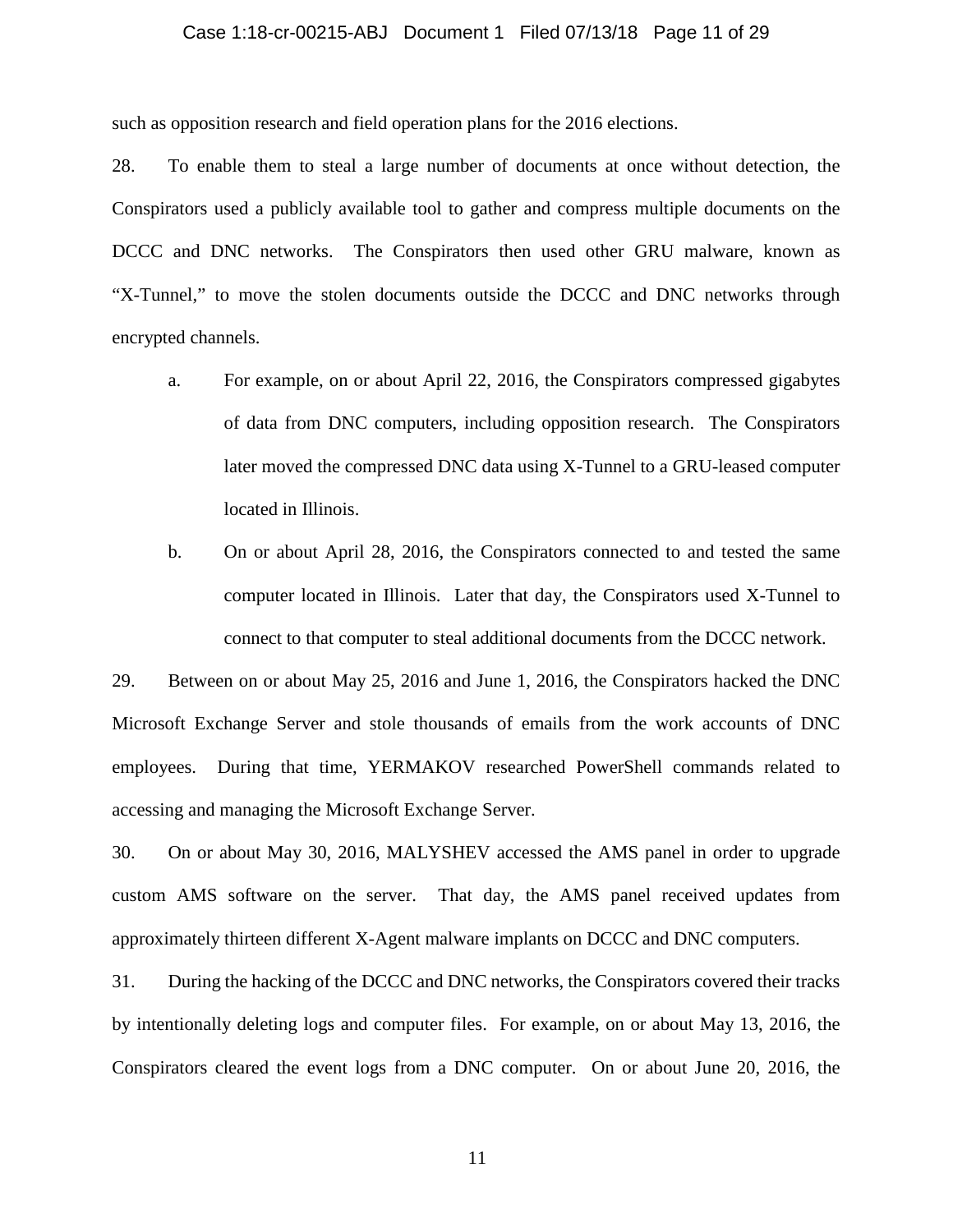# Case 1:18-cr-00215-ABJ Document 1 Filed 07/13/18 Page 12 of 29

Conspirators deleted logs from the AMS panel that documented their activities on the panel, including the login history.

## Efforts to Remain on the DCCC and DNC Networks

32. Despite the Conspirators' efforts to hide their activity, beginning in or around May 2016, both the DCCC and DNC became aware that they had been hacked and hired a security company ("Company 1") to identify the extent of the intrusions. By in or around June 2016, Company 1 took steps to exclude intruders from the networks. Despite these efforts, a Linux-based version of X-Agent, programmed to communicate with the GRU-registered domain linuxkrnl.net, remained on the DNC network until in or around October 2016.

33. In response to Company 1's efforts, the Conspirators took countermeasures to maintain access to the DCCC and DNC networks.

- a. On or about May 31, 2016, YERMAKOV searched for open-source information about Company 1 and its reporting on X-Agent and X-Tunnel. On or about June 1, 2016, the Conspirators attempted to delete traces of their presence on the DCCC network using the computer program CCleaner.
- b. On or about June 14, 2016, the Conspirators registered the domain actblues.com, which mimicked the domain of a political fundraising platform that included a DCCC donations page. Shortly thereafter, the Conspirators used stolen DCCC credentials to modify the DCCC website and redirect visitors to the actblues.com domain.
- c. On or about June 20, 2016, after Company 1 had disabled X-Agent on the DCCC network, the Conspirators spent over seven hours unsuccessfully trying to connect to X-Agent. The Conspirators also tried to access the DCCC network using previously stolen credentials.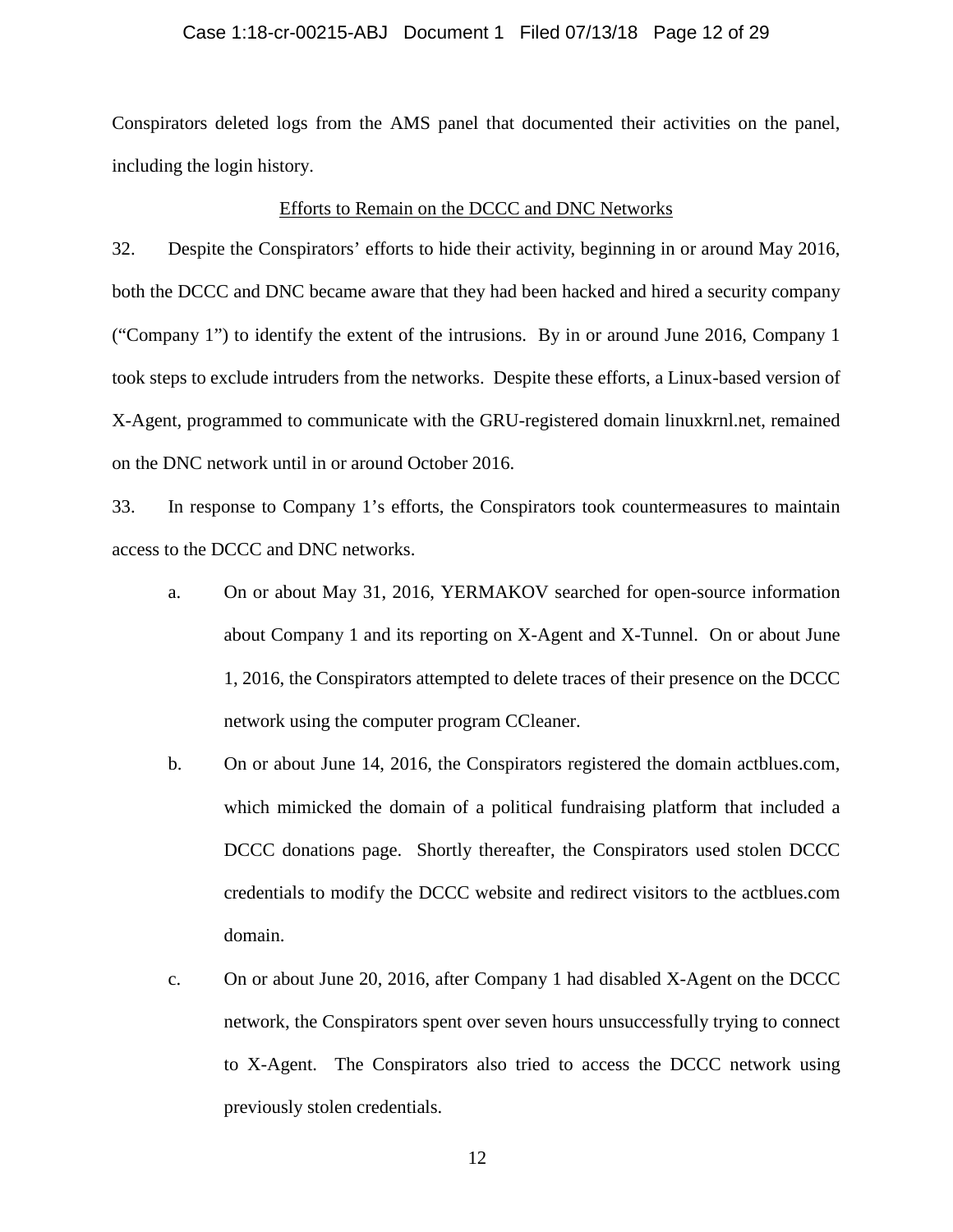## Case 1:18-cr-00215-ABJ Document 1 Filed 07/13/18 Page 13 of 29

34. In or around September 2016, the Conspirators also successfully gained access to DNC computers hosted on a third-party cloud-computing service. These computers contained test applications related to the DNC's analytics. After conducting reconnaissance, the Conspirators gathered data by creating backups, or "snapshots," of the DNC's cloud-based systems using the cloud provider's own technology. The Conspirators then moved the snapshots to cloud-based accounts they had registered with the same service, thereby stealing the data from the DNC.

# Stolen Documents Released through DCLeaks

35. More than a month before the release of any documents, the Conspirators constructed the online persona DCLeaks to release and publicize stolen election-related documents. On or about April 19, 2016, after attempting to register the domain electionleaks.com, the Conspirators registered the domain dcleaks.com through a service that anonymized the registrant. The funds used to pay for the dcleaks.com domain originated from an account at an online cryptocurrency service that the Conspirators also used to fund the lease of a virtual private server registered with the operational email account dirbinsaabol@mail.com. The dirbinsaabol email account was also used to register the john356gh URL-shortening account used by LUKASHEV to spearphish the Clinton Campaign chairman and other campaign-related individuals.

36. On or about June 8, 2016, the Conspirators launched the public website dcleaks.com, which they used to release stolen emails. Before it shut down in or around March 2017, the site received over one million page views. The Conspirators falsely claimed on the site that DCLeaks was started by a group of "American hacktivists," when in fact it was started by the Conspirators.

37. Starting in or around June 2016 and continuing through the 2016 U.S. presidential election, the Conspirators used DCLeaks to release emails stolen from individuals affiliated with the Clinton Campaign. The Conspirators also released documents they had stolen in other spearphishing operations, including those they had conducted in 2015 that collected emails from individuals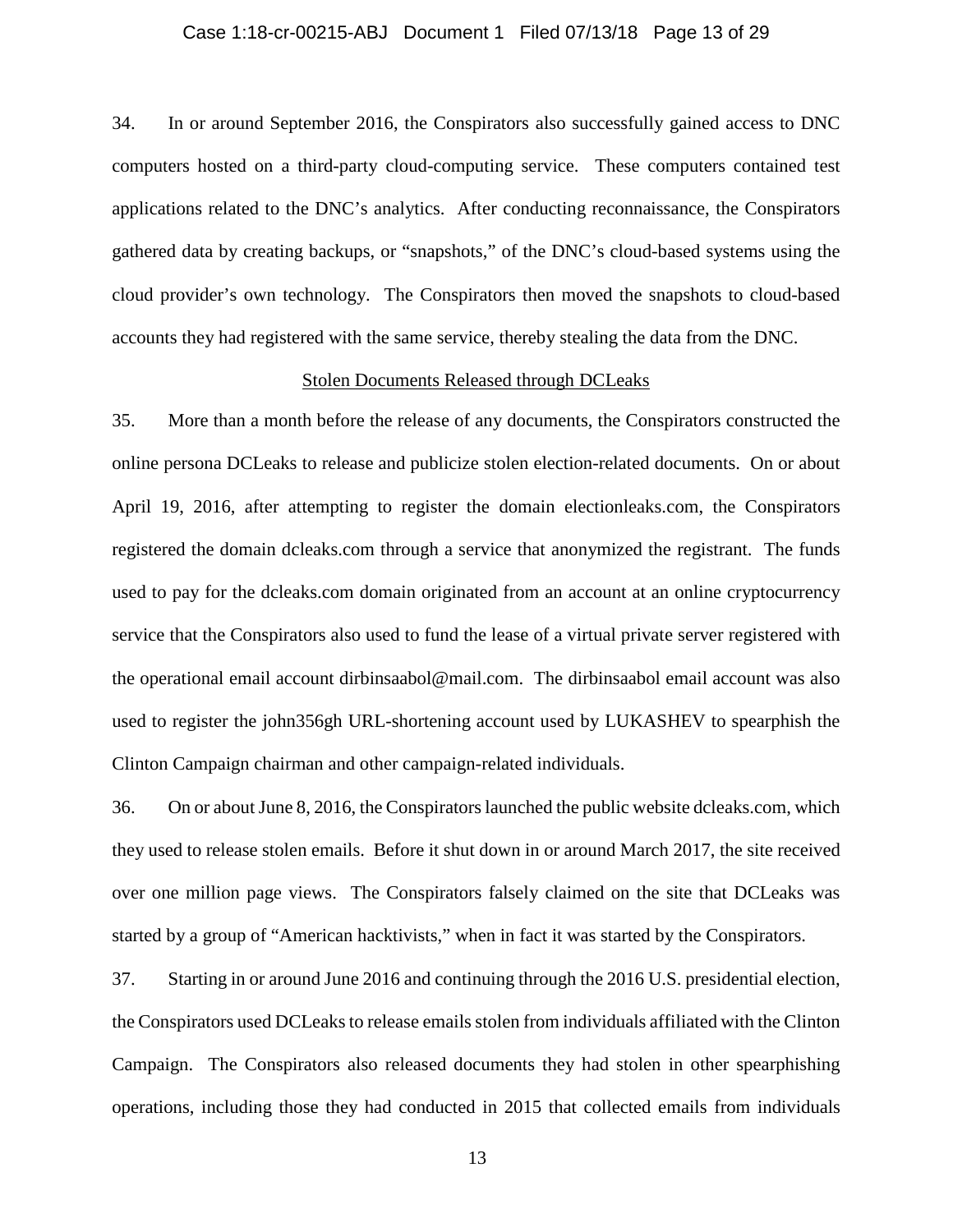# Case 1:18-cr-00215-ABJ Document 1 Filed 07/13/18 Page 14 of 29

affiliated with the Republican Party.

38. On or about June 8, 2016, and at approximately the same time that the dcleaks.com website was launched, the Conspirators created a DCLeaks Facebook page using a preexisting social media account under the fictitious name "Alice Donovan." In addition to the DCLeaks Facebook page, the Conspirators used other social media accounts in the names of fictitious U.S. persons such as "Jason Scott" and "Richard Gingrey" to promote the DCLeaks website. The Conspirators accessed these accounts from computers managed by POTEMKIN and his co-conspirators.

39. On or about June 8, 2016, the Conspirators created the Twitter account @dcleaks\_. The Conspirators operated the @dcleaks\_ Twitter account from the same computer used for other efforts to interfere with the 2016 U.S. presidential election. For example, the Conspirators used the same computer to operate the Twitter account @BaltimoreIsWhr, through which they encouraged U.S. audiences to "[j]oin our flash mob" opposing Clinton and to post images with the hashtag #BlacksAgainstHillary.

#### Stolen Documents Released through Guccifer 2.0

40. On or about June 14, 2016, the DNC—through Company 1—publicly announced that it had been hacked by Russian government actors. In response, the Conspirators created the online persona Guccifer 2.0 and falsely claimed to be a lone Romanian hacker to undermine the allegations of Russian responsibility for the intrusion.

41. On or about June 15, 2016, the Conspirators logged into a Moscow-based server used and managed by Unit 74455 and, between 4:19 PM and 4:56 PM Moscow Standard Time, searched for certain words and phrases, including: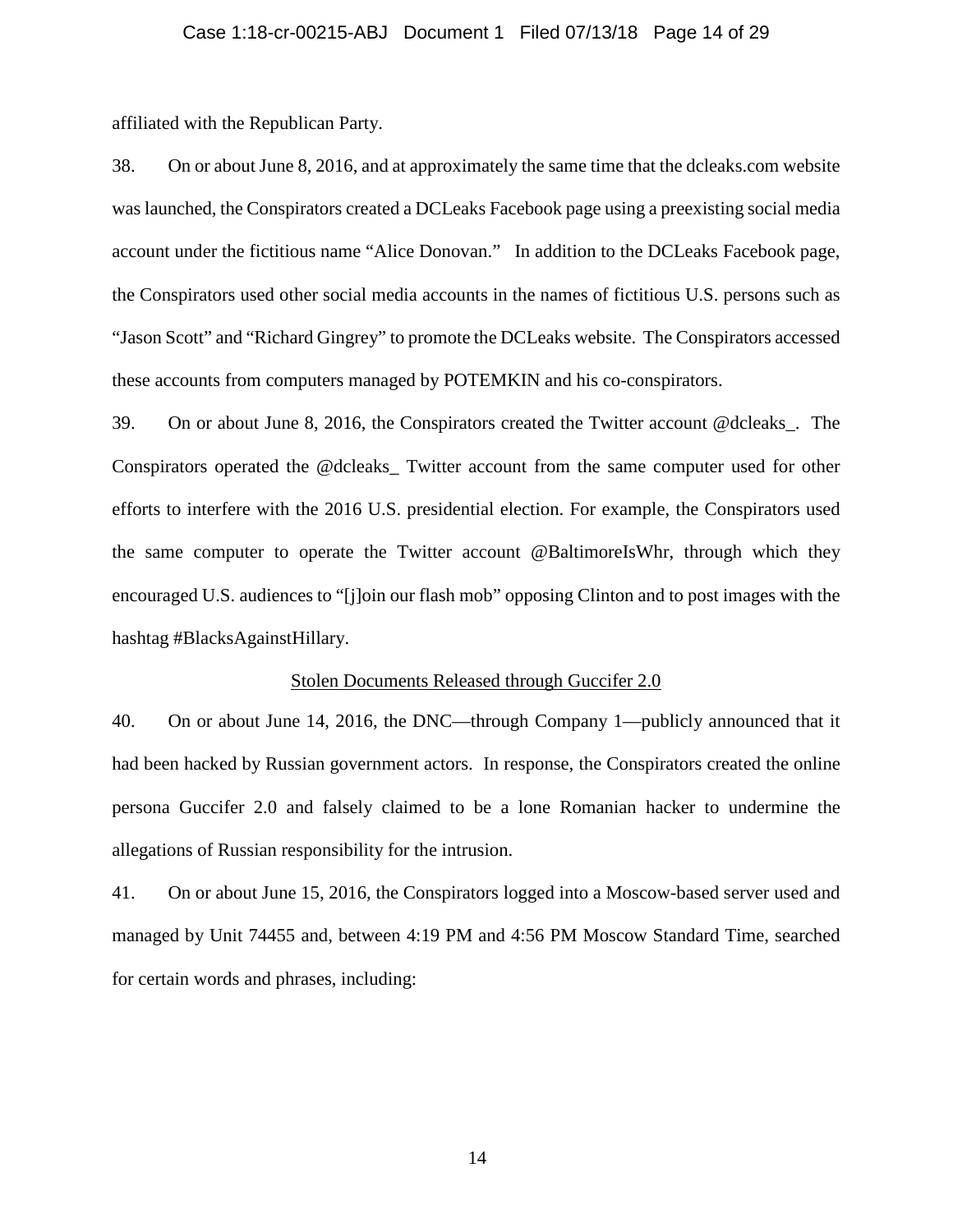

42. Later that day, at 7:02 PM Moscow Standard Time, the online persona Guccifer 2.0 published its first post on a blog site created through WordPress. Titled "DNC's servers hacked by a lone hacker," the post used numerous English words and phrases that the Conspirators had searched for earlier that day (bolded below):

> **Worldwide known** cyber security company [Company 1] announced that the Democratic National Committee (DNC) servers had been hacked by "sophisticated" hacker groups.

I'm very pleased the company appreciated my skills so highly))) [. . .]

Here are just a few docs from many thousands I extracted when hacking into DNC's network. [. . .]

**Some hundred sheets**! This's a serious case, isn't it? [. . .]

I guess [Company 1] customers should **think twice about company's competence**.

F[\*\*\*] the **Illuminati** and their conspiracies!!!!!!!!! F[\*\*\*] [Company 1]!!!!!!!!!

43. Between in or around June 2016 and October 2016, the Conspirators used Guccifer 2.0 to

release documents through WordPress that they had stolen from the DCCC and DNC. The

Conspirators, posing as Guccifer 2.0, also shared stolen documents with certain individuals.

a. On or about August 15, 2016, the Conspirators, posing as Guccifer 2.0, received a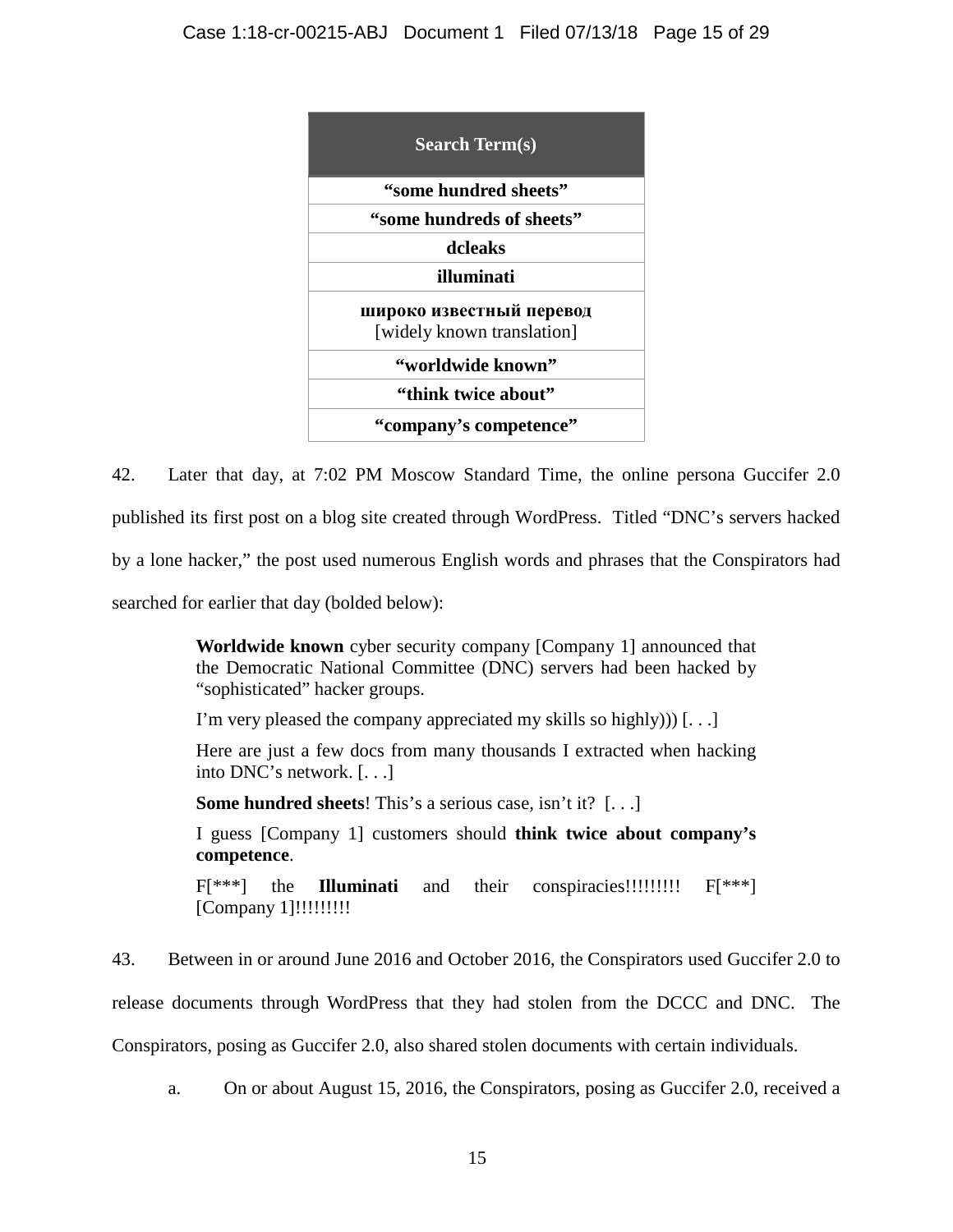#### Case 1:18-cr-00215-ABJ Document 1 Filed 07/13/18 Page 16 of 29

request for stolen documents from a candidate for the U.S. Congress. The Conspirators responded using the Guccifer 2.0 persona and sent the candidate stolen documents related to the candidate's opponent.

- b. On or about August 22, 2016, the Conspirators, posing as Guccifer 2.0, transferred approximately 2.5 gigabytes of data stolen from the DCCC to a then-registered state lobbyist and online source of political news. The stolen data included donor records and personal identifying information for more than 2,000 Democratic donors.
- c. On or about August 22, 2016, the Conspirators, posing as Guccifer 2.0, sent a reporter stolen documents pertaining to the Black Lives Matter movement. The reporter responded by discussing when to release the documents and offering to write an article about their release.

44. The Conspirators, posing as Guccifer 2.0, also communicated with U.S. persons about the release of stolen documents. On or about August 15, 2016, the Conspirators, posing as Guccifer 2.0, wrote to a person who was in regular contact with senior members of the presidential campaign of Donald J. Trump, "thank u for writing back . . . do u find anyt[h]ing interesting in the docs i posted?" On or about August 17, 2016, the Conspirators added, "please tell me if i can help u anyhow . . . it would be a great pleasure to me." On or about September 9, 2016, the Conspirators, again posing as Guccifer 2.0, referred to a stolen DCCC document posted online and asked the person, "what do u think of the info on the turnout model for the democrats entire presidential campaign." The person responded, "[p]retty standard."

45. The Conspirators conducted operations as Guccifer 2.0 and DCLeaks using overlapping computer infrastructure and financing.

a. For example, between on or about March 14, 2016 and April 28, 2016, the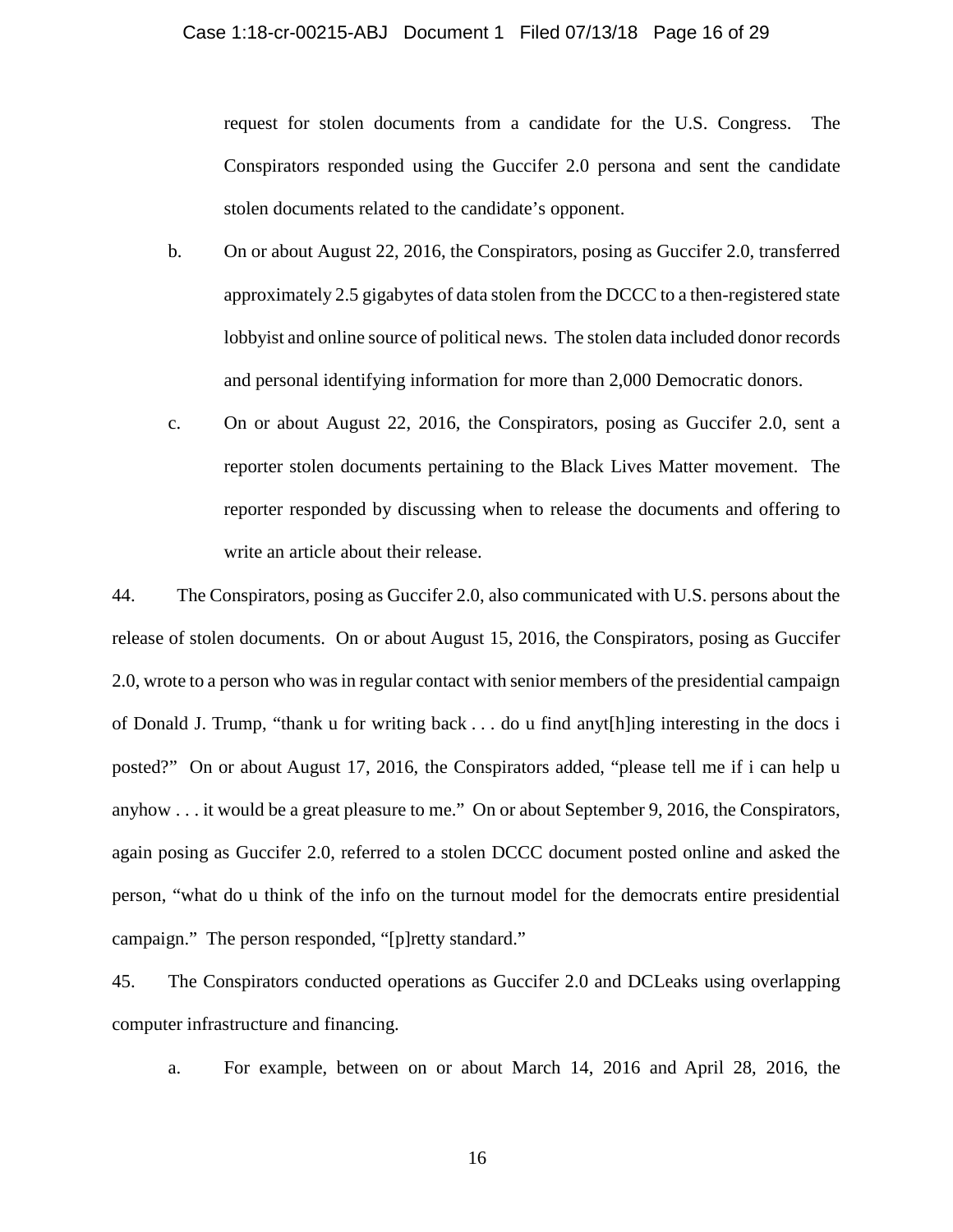Conspirators used the same pool of bitcoin funds to purchase a virtual private network ("VPN") account and to lease a server in Malaysia. In or around June 2016, the Conspirators used the Malaysian server to host the dcleaks.com website. On or about July 6, 2016, the Conspirators used the VPN to log into the @Guccifer\_2 Twitter account. The Conspirators opened that VPN account from the same server that was also used to register malicious domains for the hacking of the DCCC and DNC networks.

b. On or about June 27, 2016, the Conspirators, posing as Guccifer 2.0, contacted a U.S. reporter with an offer to provide stolen emails from "Hillary Clinton's staff." The Conspirators then sent the reporter the password to access a nonpublic, password-protected portion of dcleaks.com containing emails stolen from Victim 1 by LUKASHEV, YERMAKOV, and their co-conspirators in or around March 2016.

46. On or about January 12, 2017, the Conspirators published a statement on the Guccifer 2.0 WordPress blog, falsely claiming that the intrusions and release of stolen documents had "totally no relation to the Russian government."

## Use of Organization 1

47. In order to expand their interference in the 2016 U.S. presidential election, the Conspirators transferred many of the documents they stole from the DNC and the chairman of the Clinton Campaign to Organization 1. The Conspirators, posing as Guccifer 2.0, discussed the release of the stolen documents and the timing of those releases with Organization 1 to heighten their impact on the 2016 U.S. presidential election.

a. On or about June 22, 2016, Organization 1 sent a private message to Guccifer 2.0 to "[s]end any new material [stolen from the DNC] here for us to review and it will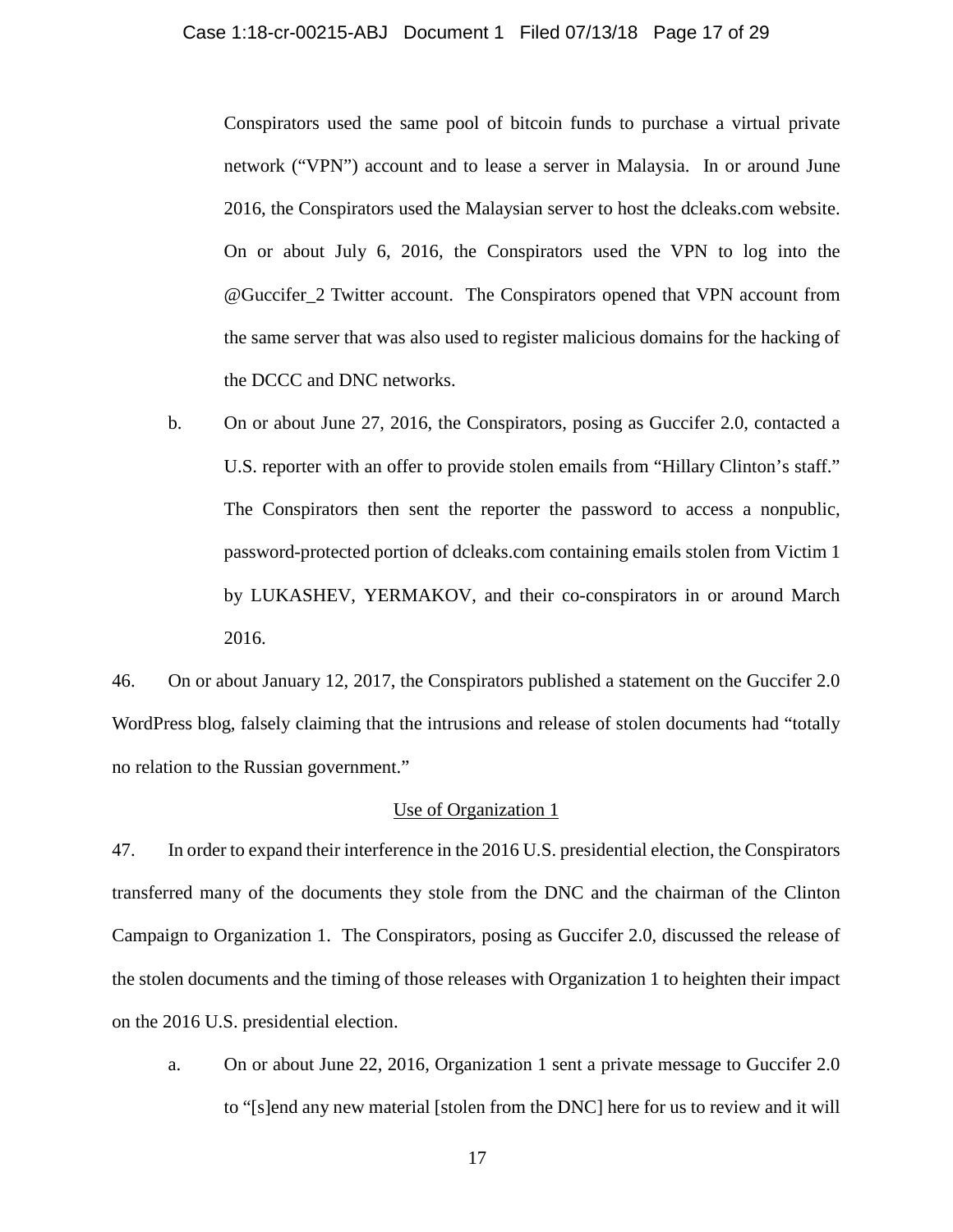## Case 1:18-cr-00215-ABJ Document 1 Filed 07/13/18 Page 18 of 29

have a much higher impact than what you are doing." On or about July 6, 2016, Organization 1 added, "if you have anything hillary related we want it in the next tweo [*sic*] days prefable [*sic*] because the DNC [Democratic National Convention] is approaching and she will solidify bernie supporters behind her after." The Conspirators responded, "ok . . . i see." Organization 1 explained, "we think trump has only a 25% chance of winning against hillary . . . so conflict between bernie and hillary is interesting."

b. After failed attempts to transfer the stolen documents starting in late June 2016, on or about July 14, 2016, the Conspirators, posing as Guccifer 2.0, sent Organization 1 an email with an attachment titled "wk dnc link1.txt.gpg." The Conspirators explained to Organization 1 that the encrypted file contained instructions on how to access an online archive of stolen DNC documents. On or about July 18, 2016, Organization 1 confirmed it had "the 1Gb or so archive" and would make a release of the stolen documents "this week."

48. On or about July 22, 2016, Organization 1 released over 20,000 emails and other documents stolen from the DNC network by the Conspirators. This release occurred approximately three days before the start of the Democratic National Convention. Organization 1 did not disclose Guccifer 2.0's role in providing them. The latest-in-time email released through Organization 1 was dated on or about May 25, 2016, approximately the same day the Conspirators hacked the DNC Microsoft Exchange Server.

<span id="page-17-0"></span>49. On or about October 7, 2016, Organization 1 released the first set of emails from the chairman of the Clinton Campaign that had been stolen by LUKASHEV and his co-conspirators. Between on or about October 7, 2016 and November 7, 2016, Organization 1 released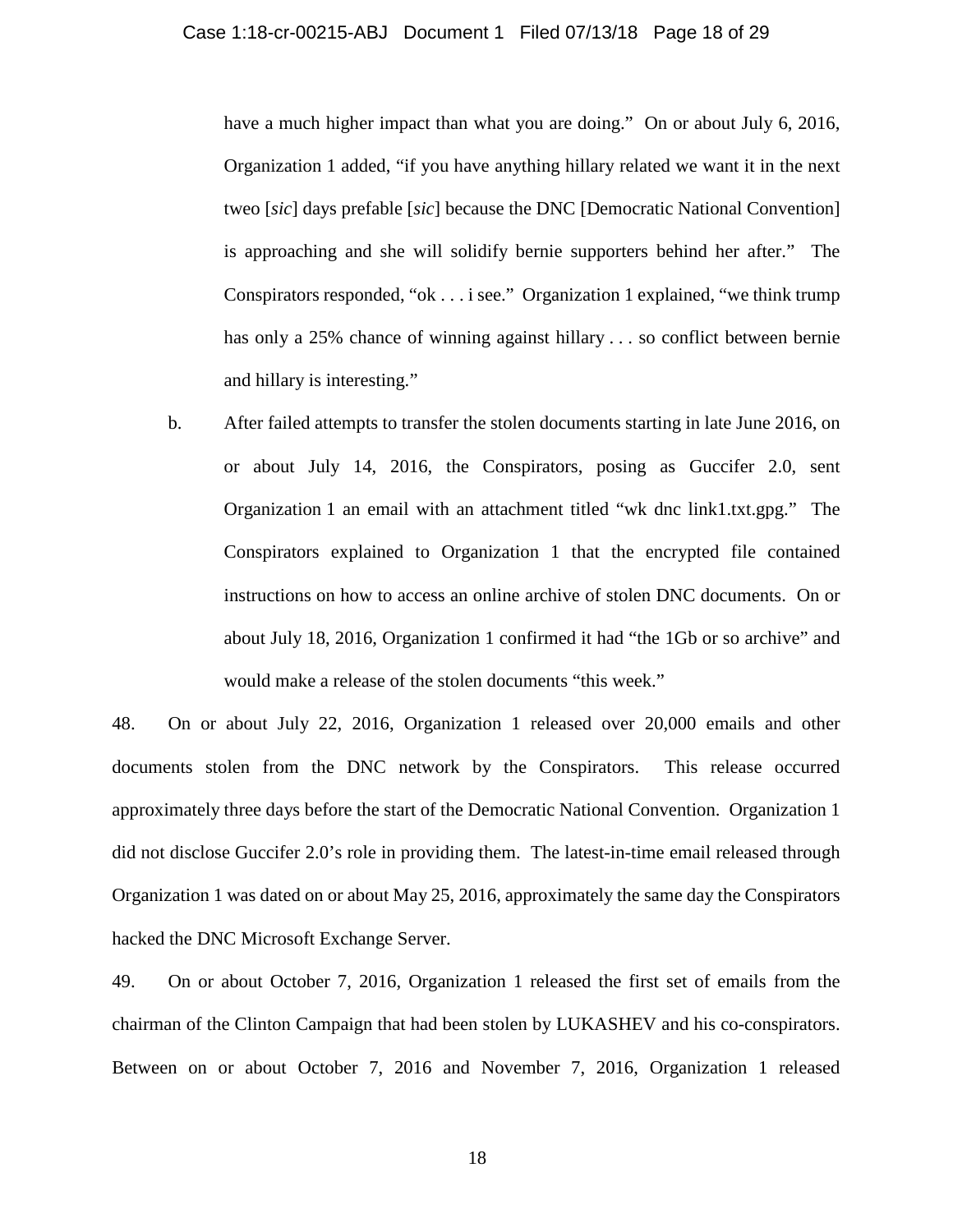approximately thirty-three tranches of documents that had been stolen from the chairman of the Clinton Campaign. In total, over 50,000 stolen documents were released.

## **Statutory Allegations**

50. Paragraphs 1 through [49](#page-17-0) of this Indictment are re-alleged and incorporated by reference as if fully set forth herein.

51. From at least in or around March 2016 through November 2016, in the District of Columbia and elsewhere, Defendants NETYKSHO, ANTONOV, BADIN, YERMAKOV, LUKASHEV, MORGACHEV, KOZACHEK, YERSHOV, MALYSHEV, OSADCHUK, and POTEMKIN, together with others known and unknown to the Grand Jury, knowingly and intentionally conspired to commit offenses against the United States, namely:

- a. To knowingly access a computer without authorization and exceed authorized access to a computer, and to obtain thereby information from a protected computer, where the value of the information obtained exceeded \$5,000, in violation of Title 18, United States Code, Sections  $1030(a)(2)(C)$  and  $1030(c)(2)(B)$ ; and
- b. To knowingly cause the transmission of a program, information, code, and command, and as a result of such conduct, to intentionally cause damage without authorization to a protected computer, and where the offense did cause and, if completed, would have caused, loss aggregating \$5,000 in value to at least one person during a one-year period from a related course of conduct affecting a protected computer, and damage affecting at least ten protected computers during a one-year period, in violation of Title 18, United States Code, Sections  $1030(a)(5)(A)$  and  $1030(c)(4)(B)$ .

52. In furtherance of the Conspiracy and to effect its illegal objects, the Conspirators committed the overt acts set forth in paragraphs [1](#page-0-0) through [19,](#page-4-0) [21](#page-5-0) through [49,](#page-17-0) [55,](#page-19-0) and [57](#page-20-0) through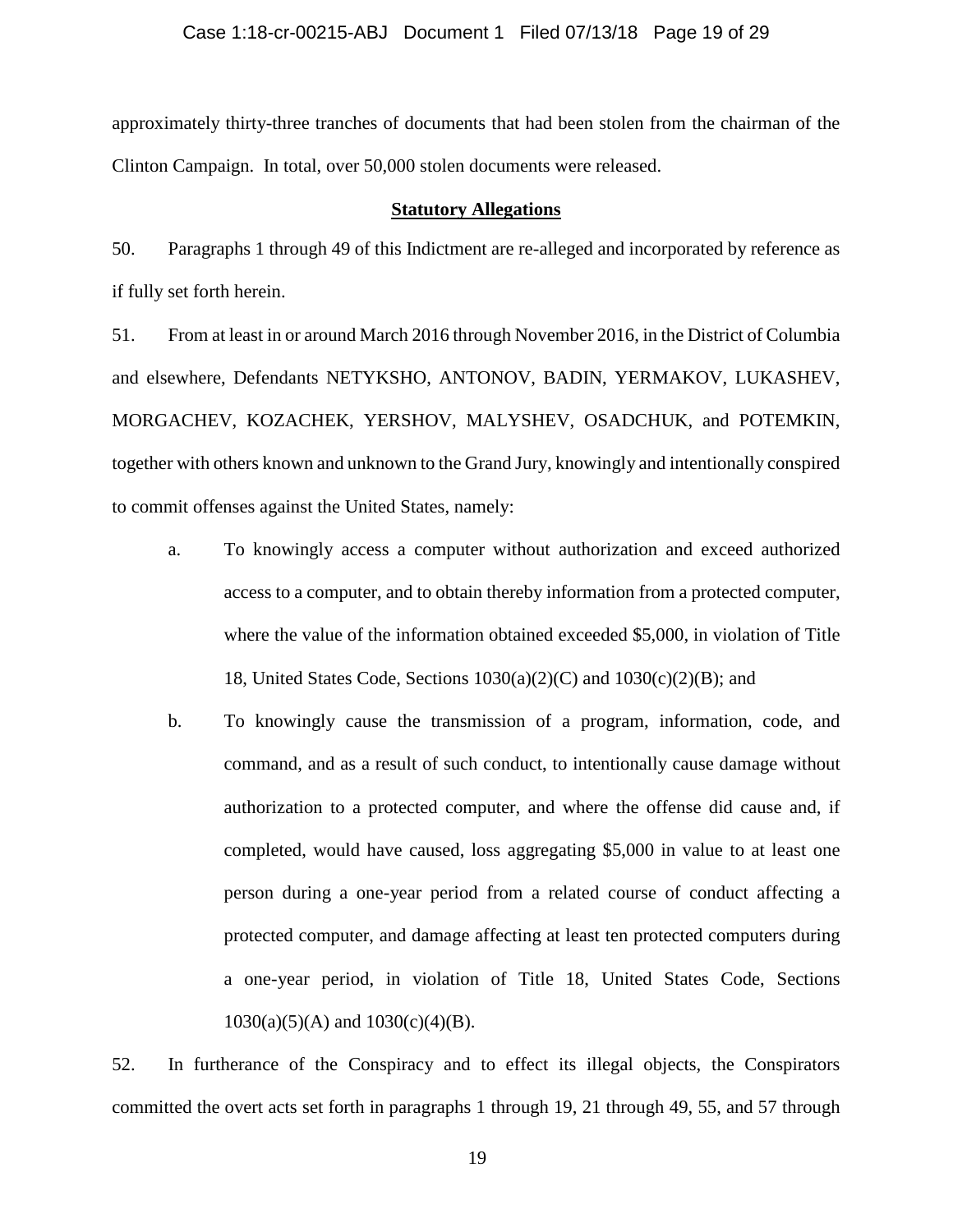## Case 1:18-cr-00215-ABJ Document 1 Filed 07/13/18 Page 20 of 29

[64,](#page-22-0) which are re-alleged and incorporated by reference as if fully set forth herein.

53. In furtherance of the Conspiracy, and as set forth in paragraphs [1](#page-0-0) through [19,](#page-4-0) [21](#page-5-0) through [49,](#page-17-0) [55,](#page-19-0) and [57](#page-20-0) through [64,](#page-22-0) the Conspirators knowingly falsely registered a domain name and knowingly used that domain name in the course of committing an offense, namely, the Conspirators registered domains, including dcleaks.com and actblues.com, with false names and addresses, and used those domains in the course of committing the felony offense charged in Count One.

All in violation of Title 18, United States Code, Sections 371 and  $3559(g)(1)$ .

# **COUNTS TWO THROUGH NINE (Aggravated Identity Theft)**

54. Paragraphs [1](#page-0-0) through [19,](#page-4-0) [21](#page-5-0) through [49,](#page-17-0) and [57](#page-20-0) through [64](#page-22-0) of this Indictment are re-alleged and incorporated by reference as if fully set forth herein.

<span id="page-19-0"></span>55. On or about the dates specified below, in the District of Columbia and elsewhere, Defendants VIKTOR BORISOVICH NETYKSHO, BORIS ALEKSEYEVICH ANTONOV, DMITRIY SERGEYEVICH BADIN, IVAN SERGEYEVICH YERMAKOV, ALEKSEY VIKTOROVICH LUKASHEV, SERGEY ALEKSANDROVICH MORGACHEV, NIKOLAY YURYEVICH KOZACHEK, PAVEL VYACHESLAVOVICH YERSHOV, ARTEM ANDREYEVICH MALYSHEV, ALEKSANDR VLADIMIROVICH OSADCHUK, and ALEKSEY ALEKSANDROVICH POTEMKIN did knowingly transfer, possess, and use, without lawful authority, a means of identification of another person during and in relation to a felony violation enumerated in Title 18, United States Code, Section 1028A(c), namely, computer fraud in violation of Title 18, United States Code, Sections 1030(a)(2)(C) and 1030(c)(2)(B), knowing that the means of identification belonged to another real person: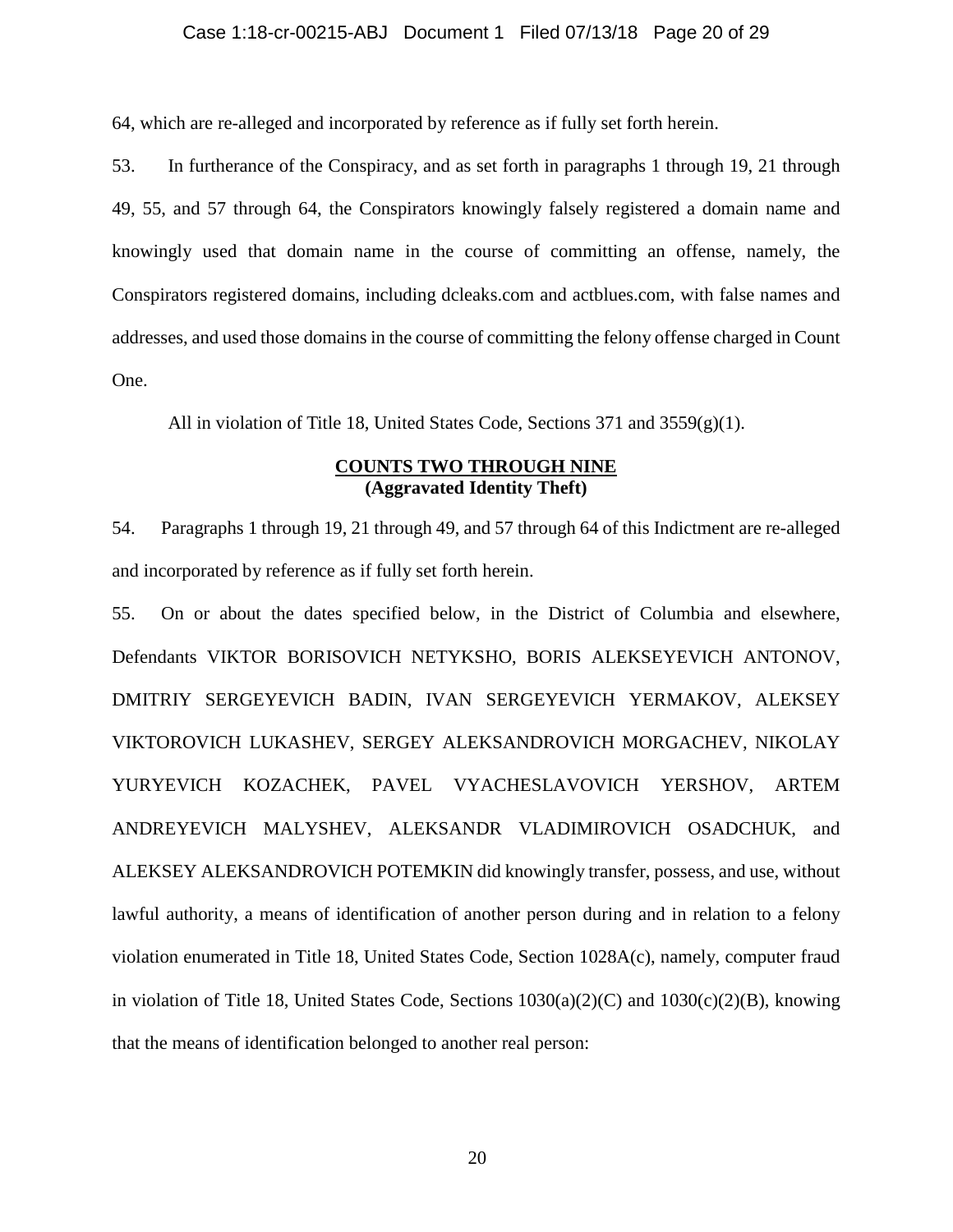|                | <b>Count Approximate Date</b> | <b>Victim</b>       | <b>Means of Identification</b>                      |
|----------------|-------------------------------|---------------------|-----------------------------------------------------|
| $\overline{2}$ | March 21, 2016                | Victim <sub>3</sub> | Username and password for<br>personal email account |
| 3              | March 25, 2016                | Victim 1            | Username and password for<br>personal email account |
| 4              | April 12, 2016                | Victim 4            | Username and password for<br>DCCC computer network  |
| 5              | April 15, 2016                | Victim 5            | Username and password for<br>DCCC computer network  |
| 6              | April 18, 2016                | Victim 6            | Username and password for<br>DCCC computer network  |
| 7              | May 10, 2016                  | Victim <sub>7</sub> | Username and password for<br>DNC computer network   |
| 8              | June 2, 2016                  | Victim 2            | Username and password for<br>personal email account |
| 9              | July 6, 2016                  | Victim 8            | Username and password for<br>personal email account |

All in violation of Title 18, United States Code, Sections 1028A(a)(1) and 2.

# **COUNT TEN (Conspiracy to Launder Money)**

56. Paragraphs [1](#page-0-0) through [19,](#page-4-0) [21](#page-5-0) through [49,](#page-17-0) and [55](#page-19-0) are re-alleged and incorporated by reference as if fully set forth herein.

<span id="page-20-0"></span>57. To facilitate the purchase of infrastructure used in their hacking activity—including hacking into the computers of U.S. persons and entities involved in the 2016 U.S. presidential election and releasing the stolen documents—the Defendants conspired to launder the equivalent of more than \$95,000 through a web of transactions structured to capitalize on the perceived anonymity of cryptocurrencies such as bitcoin.

58. Although the Conspirators caused transactions to be conducted in a variety of currencies, including U.S. dollars, they principally used bitcoin when purchasing servers, registering domains, and otherwise making payments in furtherance of hacking activity. Many of these payments were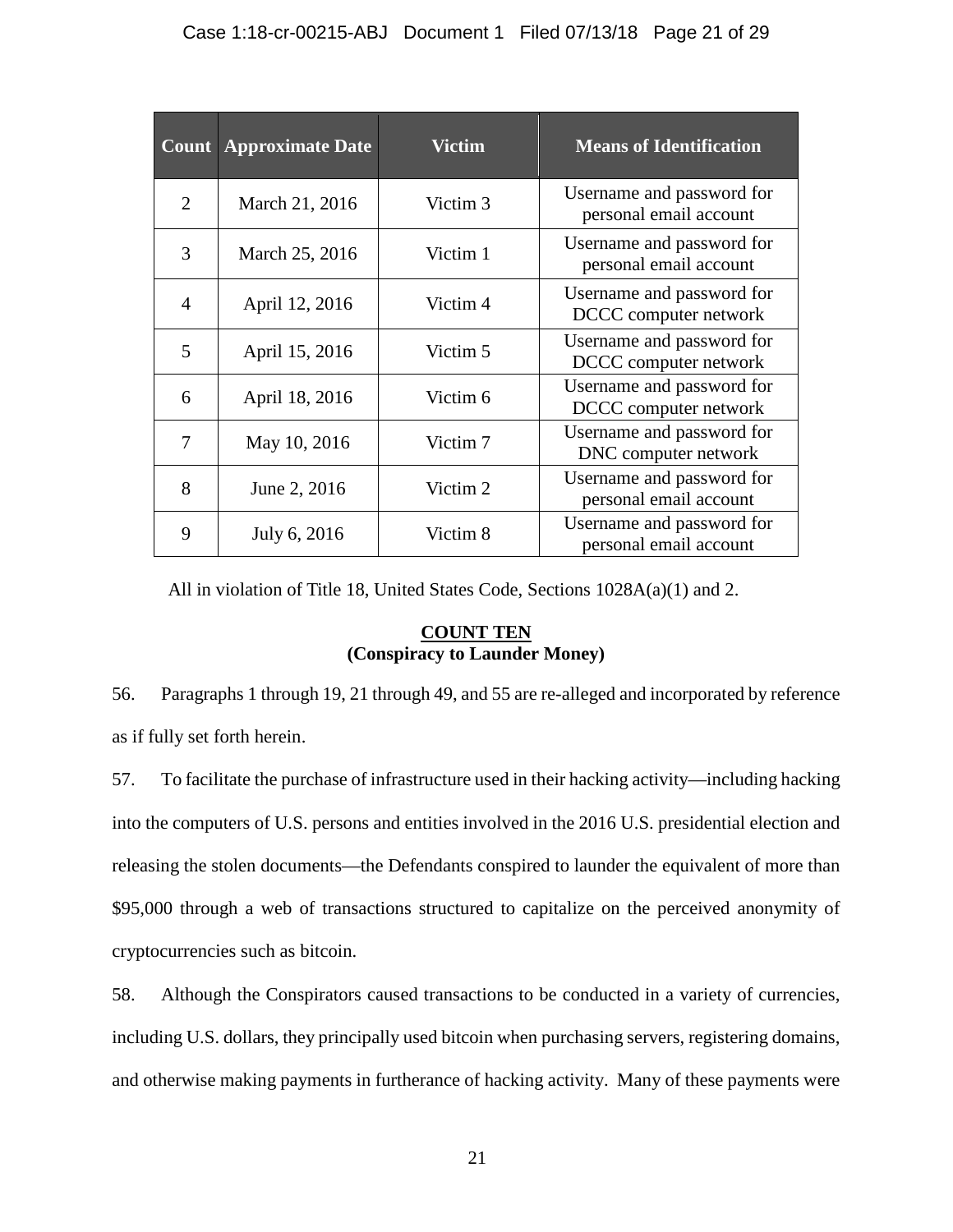## Case 1:18-cr-00215-ABJ Document 1 Filed 07/13/18 Page 22 of 29

processed by companies located in the United States that provided payment processing services to hosting companies, domain registrars, and other vendors both international and domestic. The use of bitcoin allowed the Conspirators to avoid direct relationships with traditional financial institutions, allowing them to evade greater scrutiny of their identities and sources of funds.

59. All bitcoin transactions are added to a public ledger called the Blockchain, but the Blockchain identifies the parties to each transaction only by alpha-numeric identifiers known as bitcoin addresses. To further avoid creating a centralized paper trail of all of their purchases, the Conspirators purchased infrastructure using hundreds of different email accounts, in some cases using a new account for each purchase. The Conspirators used fictitious names and addresses in order to obscure their identities and their links to Russia and the Russian government. For example, the dcleaks.com domain was registered and paid for using the fictitious name "Carrie Feehan" and an address in New York. In some cases, as part of the payment process, the Conspirators provided vendors with nonsensical addresses such as "usa Denver AZ," "gfhgh ghfhgfh fdgfdg WA," and "1 2 dwd District of Columbia."

60. The Conspirators used several dedicated email accounts to track basic bitcoin transaction information and to facilitate bitcoin payments to vendors. One of these dedicated accounts, registered with the username "gfadel47," received hundreds of bitcoin payment requests from approximately 100 different email accounts. For example, on or about February 1, 2016, the gfadel47 account received the instruction to "[p]lease send *exactly* **0.026043** bitcoin to" a certain thirty-four character bitcoin address. Shortly thereafter, a transaction matching those exact instructions was added to the Blockchain.

61. On occasion, the Conspirators facilitated bitcoin payments using the same computers that they used to conduct their hacking activity, including to create and send test spearphishing emails.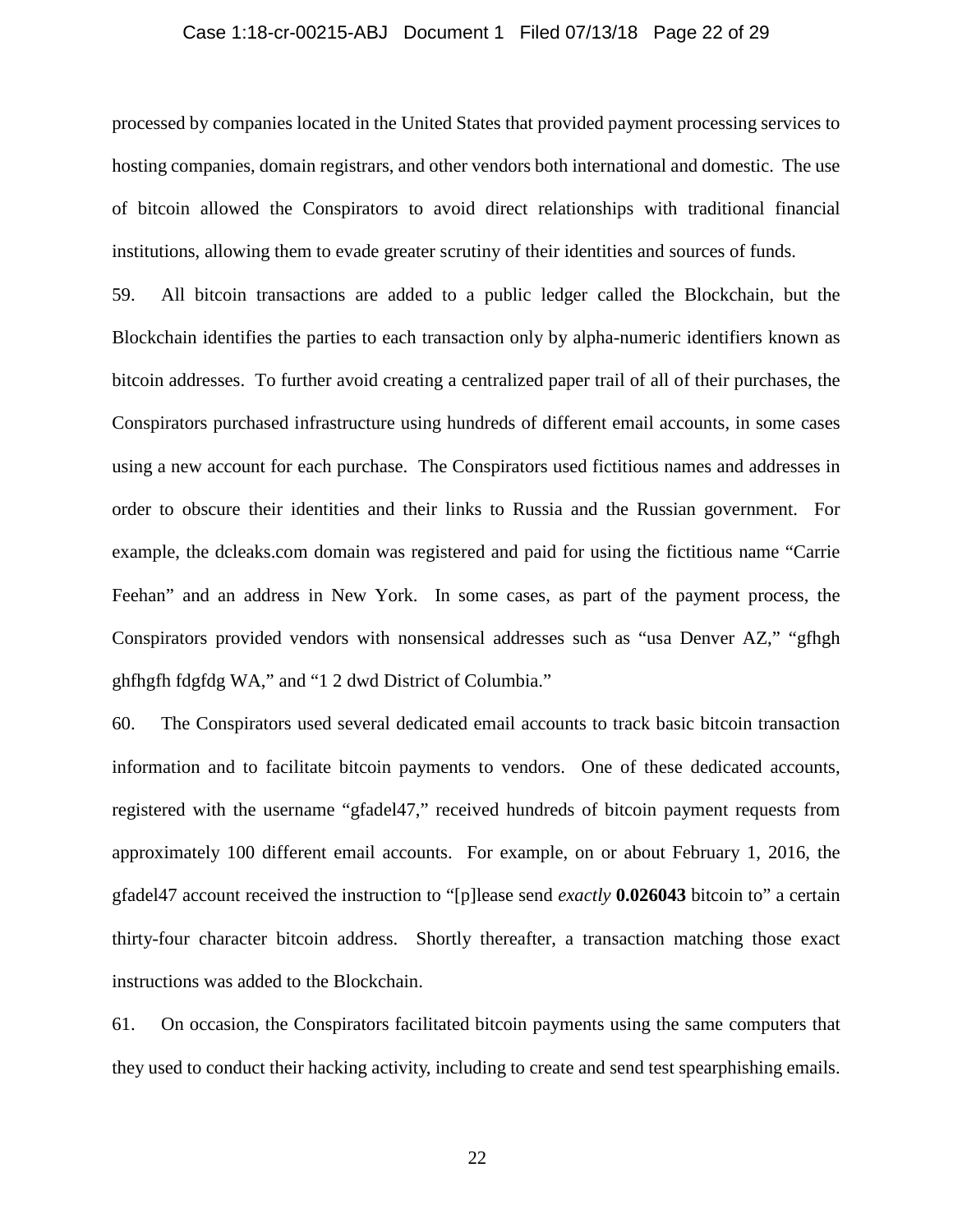# Case 1:18-cr-00215-ABJ Document 1 Filed 07/13/18 Page 23 of 29

Additionally, one of these dedicated accounts was used by the Conspirators in or around 2015 to renew the registration of a domain (linuxkrnl.net) encoded in certain X-Agent malware installed on the DNC network.

62. The Conspirators funded the purchase of computer infrastructure for their hacking activity in part by "mining" bitcoin. Individuals and entities can mine bitcoin by allowing their computing power to be used to verify and record payments on the bitcoin public ledger, a service for which they are rewarded with freshly-minted bitcoin. The pool of bitcoin generated from the GRU's mining activity was used, for example, to pay a Romanian company to register the domain dcleaks.com through a payment processing company located in the United States.

63. In addition to mining bitcoin, the Conspirators acquired bitcoin through a variety of means designed to obscure the origin of the funds. This included purchasing bitcoin through peer-to-peer exchanges, moving funds through other digital currencies, and using pre-paid cards. They also enlisted the assistance of one or more third-party exchangers who facilitated layered transactions through digital currency exchange platforms providing heightened anonymity.

<span id="page-22-0"></span>64. The Conspirators used the same funding structure—and in some cases, the very same pool of funds—to purchase key accounts, servers, and domains used in their election-related hacking activity.

a. The bitcoin mining operation that funded the registration payment for dcleaks.com also sent newly-minted bitcoin to a bitcoin address controlled by "Daniel Farell," the persona that was used to renew the domain linuxkrnl.net. The bitcoin mining operation also funded, through the same bitcoin address, the purchase of servers and domains used in the GRU's spearphishing operations, including accountsqooqle.com and account-gooogle.com.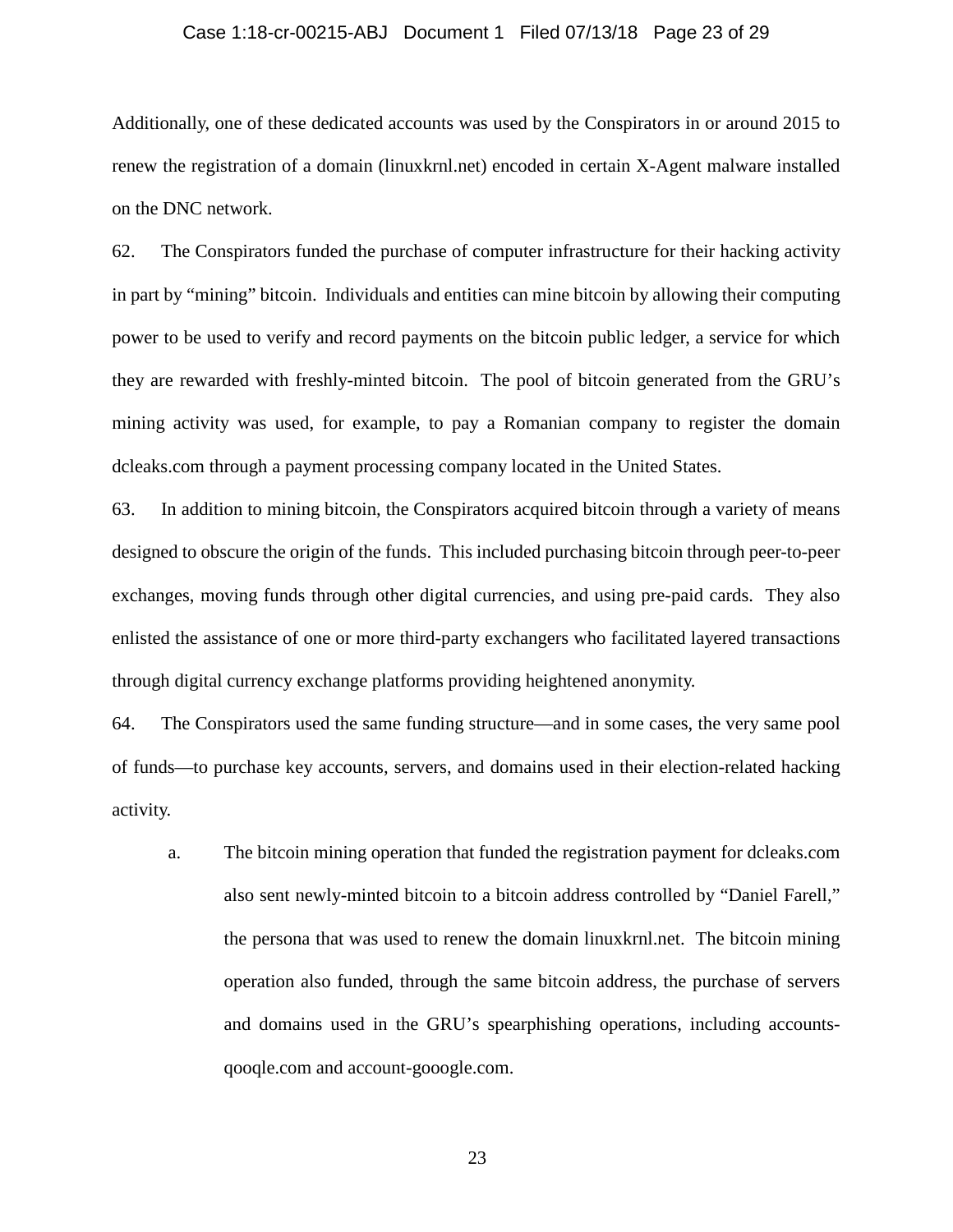- b. On or about March 14, 2016, using funds in a bitcoin address, the Conspirators purchased a VPN account, which they later used to log into the @Guccifer\_2 Twitter account. The remaining funds from that bitcoin address were then used on or about April 28, 2016, to lease a Malaysian server that hosted the dcleaks.com website.
- c. The Conspirators used a different set of fictitious names (including "Ward DeClaur" and "Mike Long") to send bitcoin to a U.S. company in order to lease a server used to administer X-Tunnel malware implanted on the DCCC and DNC networks, and to lease two servers used to hack the DNC's cloud network.

## **Statutory Allegations**

65. From at least in or around 2015 through 2016, within the District of Columbia and elsewhere, Defendants VIKTOR BORISOVICH NETYKSHO, BORIS ALEKSEYEVICH ANTONOV, DMITRIY SERGEYEVICH BADIN, IVAN SERGEYEVICH YERMAKOV, ALEKSEY VIKTOROVICH LUKASHEV, SERGEY ALEKSANDROVICH MORGACHEV, NIKOLAY YURYEVICH KOZACHEK, PAVEL VYACHESLAVOVICH YERSHOV, ARTEM ANDREYEVICH MALYSHEV, ALEKSANDR VLADIMIROVICH OSADCHUK, and ALEKSEY ALEKSANDROVICH POTEMKIN, together with others, known and unknown to the Grand Jury, did knowingly and intentionally conspire to transport, transmit, and transfer monetary instruments and funds to a place in the United States from and through a place outside the United States and from a place in the United States to and through a place outside the United States, with the intent to promote the carrying on of specified unlawful activity, namely, a violation of Title 18, United States Code, Section 1030, contrary to Title 18, United States Code, Section  $1956(a)(2)(A)$ .

All in violation of Title 18, United States Code, Section 1956(h).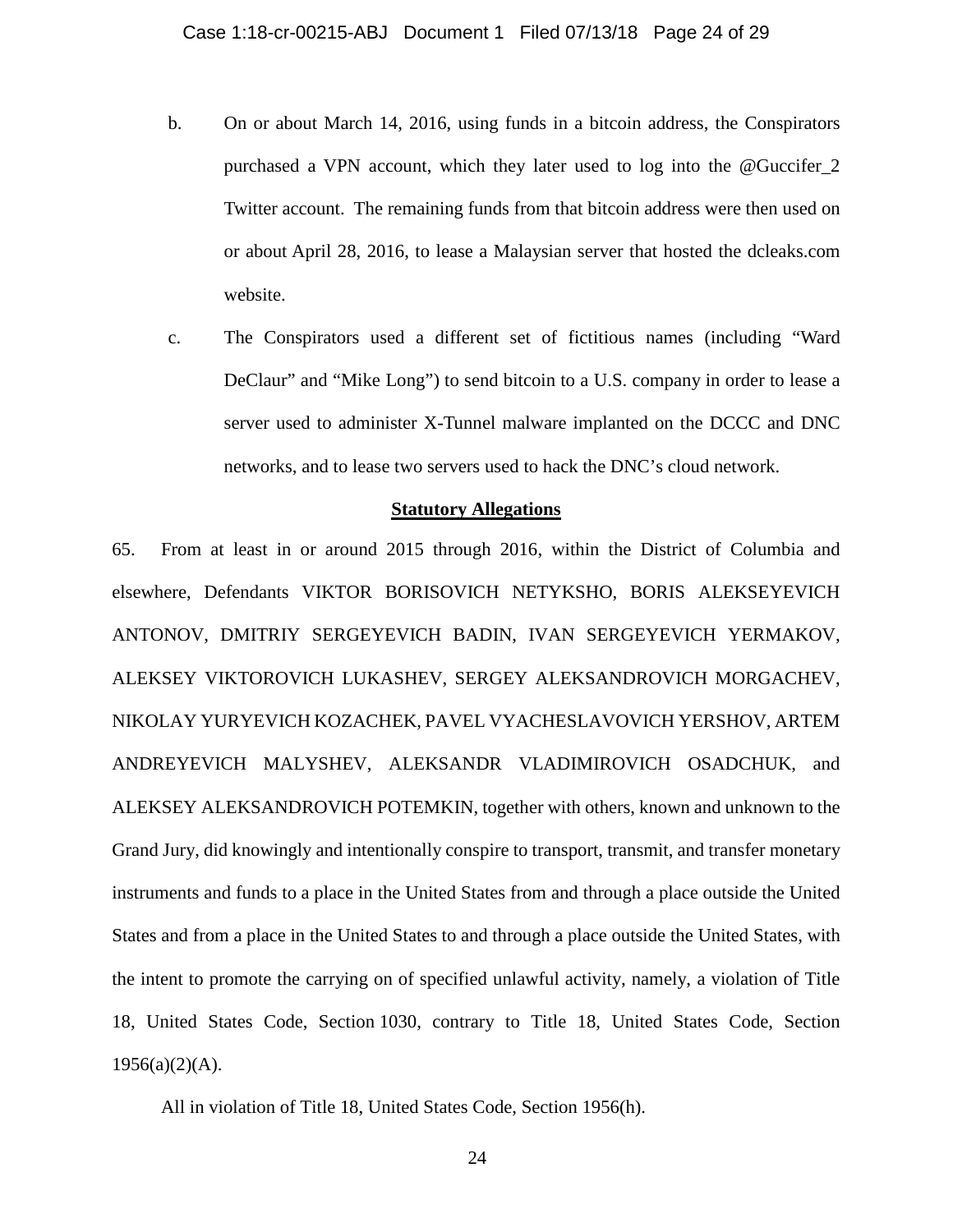# **COUNT ELEVEN (Conspiracy to Commit an Offense Against the United States)**

66. Paragraphs 1 through [8](#page-2-0) of this Indictment are re-alleged and incorporated by reference as if fully set forth herein.

#### **Defendants**

67. Paragraph [18](#page-4-1) of this Indictment relating to ALEKSANDR VLADIMIROVICH OSADCHUK is re-alleged and incorporated by reference as if fully set forth herein.

68. Defendant ANATOLIY SERGEYEVICH KOVALEV (Ковалев Анатолий Сергеевич) was an officer in the Russian military assigned to Unit 74455 who worked in the GRU's 22 Kirova Street building (the Tower).

<span id="page-24-0"></span>69. Defendants OSADCHUK and KOVALEV were GRU officers who knowingly and intentionally conspired with each other and with persons, known and unknown to the Grand Jury, to hack into the computers of U.S. persons and entities responsible for the administration of 2016 U.S. elections, such as state boards of elections, secretaries of state, and U.S. companies that supplied software and other technology related to the administration of U.S. elections.

## **Object of the Conspiracy**

70. The object of the conspiracy was to hack into protected computers of persons and entities charged with the administration of the 2016 U.S. elections in order to access those computers and steal voter data and other information stored on those computers.

## **Manner and Means of the Conspiracy**

<span id="page-24-1"></span>71. In or around June 2016, KOVALEV and his co-conspirators researched domains used by U.S. state boards of elections, secretaries of state, and other election-related entities for website vulnerabilities. KOVALEV and his co-conspirators also searched for state political party email addresses, including filtered queries for email addresses listed on state Republican Party websites.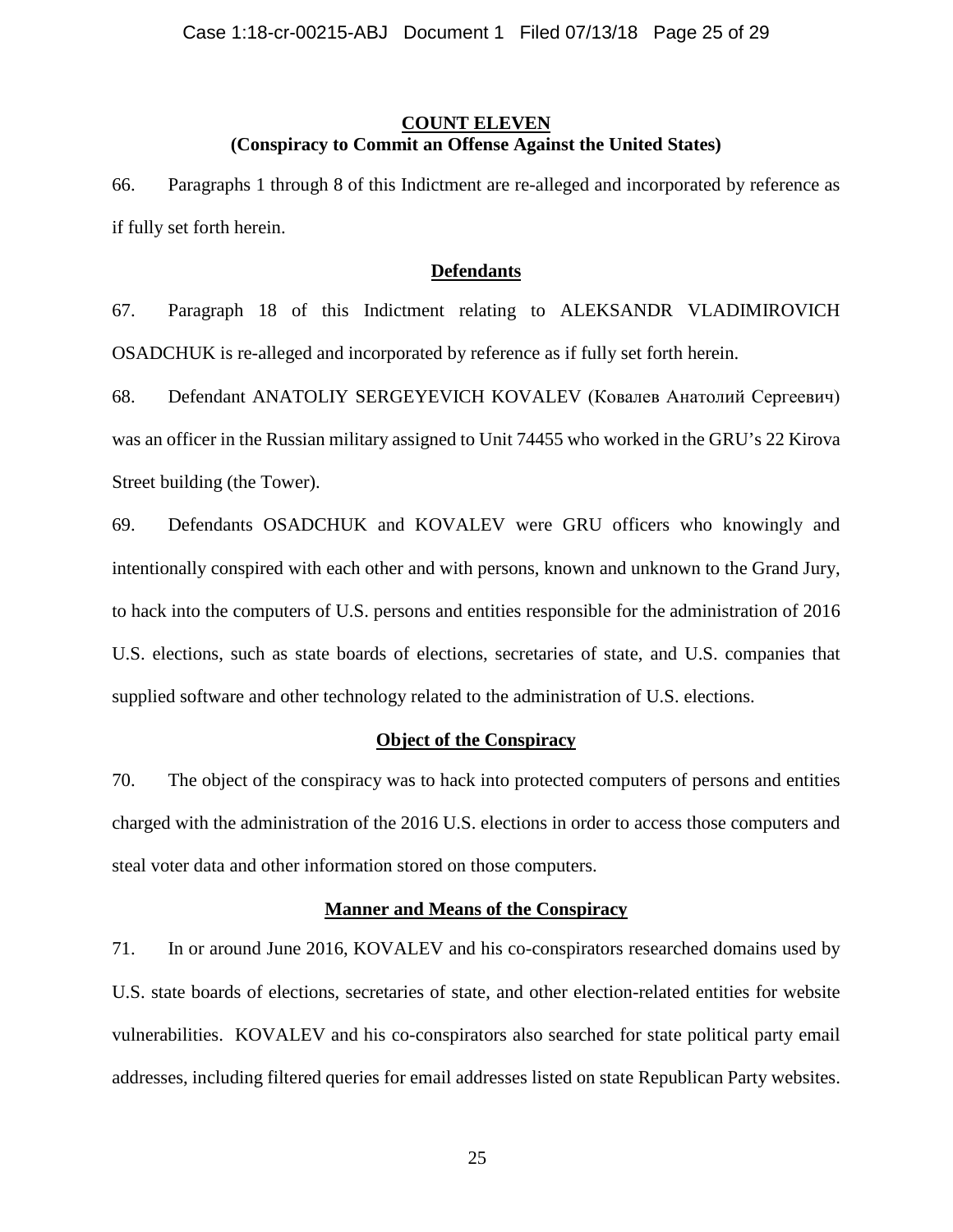# Case 1:18-cr-00215-ABJ Document 1 Filed 07/13/18 Page 26 of 29

72. In or around July 2016, KOVALEV and his co-conspirators hacked the website of a state board of elections ("SBOE 1") and stole information related to approximately 500,000 voters, including names, addresses, partial social security numbers, dates of birth, and driver's license numbers.

73. In or around August 2016, KOVALEV and his co-conspirators hacked into the computers of a U.S. vendor ("Vendor 1") that supplied software used to verify voter registration information for the 2016 U.S. elections. KOVALEV and his co-conspirators used some of the same infrastructure to hack into Vendor 1 that they had used to hack into SBOE 1.

74. In or around August 2016, the Federal Bureau of Investigation issued an alert about the hacking of SBOE 1 and identified some of the infrastructure that was used to conduct the hacking. In response, KOVALEV deleted his search history. KOVALEV and his co-conspirators also deleted records from accounts used in their operations targeting state boards of elections and similar election-related entities.

75. In or around October 2016, KOVALEV and his co-conspirators further targeted state and county offices responsible for administering the 2016 U.S. elections. For example, on or about October 28, 2016, KOVALEV and his co-conspirators visited the websites of certain counties in Georgia, Iowa, and Florida to identify vulnerabilities.

<span id="page-25-0"></span>76. In or around November 2016 and prior to the 2016 U.S. presidential election, KOVALEV and his co-conspirators used an email account designed to look like a Vendor 1 email address to send over 100 spearphishing emails to organizations and personnel involved in administering elections in numerous Florida counties. The spearphishing emails contained malware that the Conspirators embedded into Word documents bearing Vendor 1's logo.

#### **Statutory Allegations**

77. Between in or around June 2016 and November 2016, in the District of Columbia and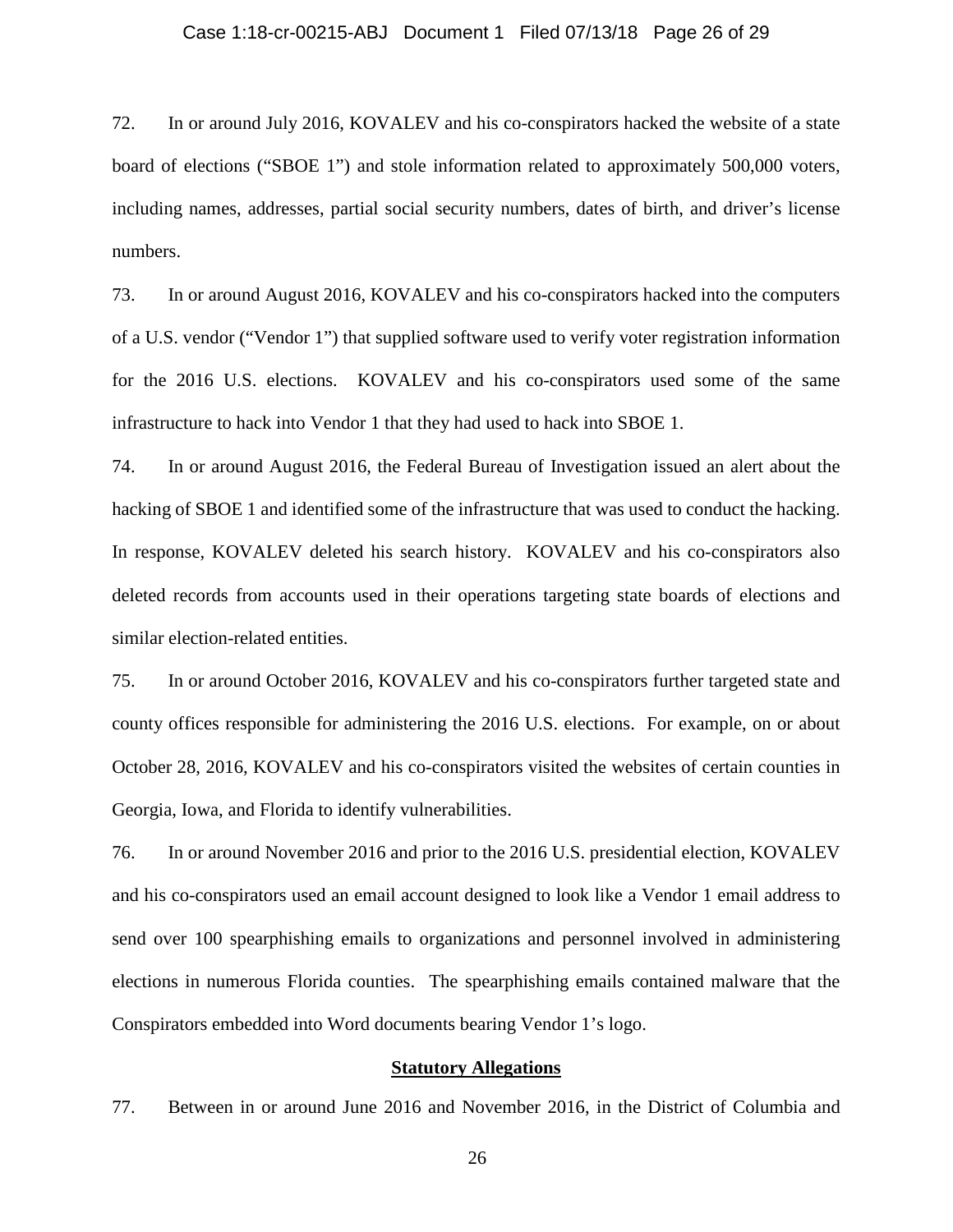# Case 1:18-cr-00215-ABJ Document 1 Filed 07/13/18 Page 27 of 29

elsewhere, Defendants OSADCHUK and KOVALEV, together with others known and unknown to the Grand Jury, knowingly and intentionally conspired to commit offenses against the United States, namely:

- a. To knowingly access a computer without authorization and exceed authorized access to a computer, and to obtain thereby information from a protected computer, where the value of the information obtained exceeded \$5,000, in violation of Title 18, United States Code, Sections  $1030(a)(2)(C)$  and  $1030(c)(2)(B)$ ; and
- b. To knowingly cause the transmission of a program, information, code, and command, and as a result of such conduct, to intentionally cause damage without authorization to a protected computer, and where the offense did cause and, if completed, would have caused, loss aggregating \$5,000 in value to at least one person during a one-year period from a related course of conduct affecting a protected computer, and damage affecting at least ten protected computers during a one-year period, in violation of Title 18, United States Code, Sections  $1030(a)(5)(A)$  and  $1030(c)(4)(B)$ .

78. In furtherance of the Conspiracy and to effect its illegal objects, OSADCHUK, KOVALEV, and their co-conspirators committed the overt acts set forth in paragraphs 67 through [69](#page-24-0) and [71](#page-24-1) through [76,](#page-25-0) which are re-alleged and incorporated by reference as if fully set forth herein.

All in violation of Title 18, United States Code, Section 371.

## **FORFEITURE ALLEGATION**

79. Pursuant to Federal Rule of Criminal Procedure 32.2, notice is hereby given to Defendants that the United States will seek forfeiture as part of any sentence in the event of Defendants' convictions under Counts One, Ten, and Eleven of this Indictment. Pursuant to Title 18, United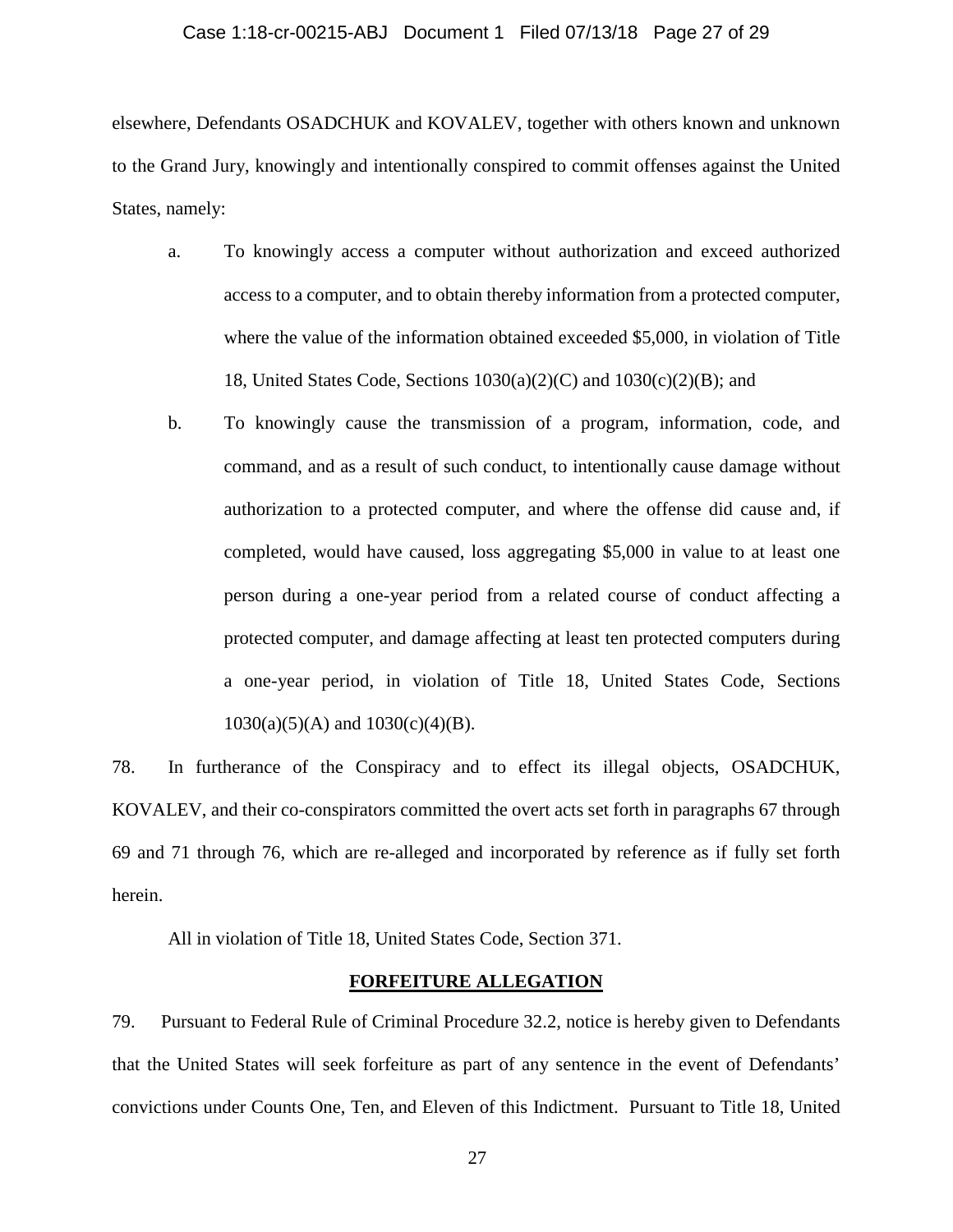# Case 1:18-cr-00215-ABJ Document 1 Filed 07/13/18 Page 28 of 29

States Code, Sections 982(a)(2) and 1030(i), upon conviction of the offenses charged in Counts One and Eleven, Defendants NETYKSHO, ANTONOV, BADIN, YERMAKOV, LUKASHEV, MORGACHEV, KOZACHEK, YERSHOV, MALYSHEV, OSADCHUK, POTEMKIN, and KOVALEV shall forfeit to the United States any property, real or personal, which constitutes or is derived from proceeds obtained directly or indirectly as a result of such violation, and any personal property that was used or intended to be used to commit or to facilitate the commission of such offense. Pursuant to Title 18, United States Code, Section 982(a)(1), upon conviction of the offense charged in Count Ten, Defendants NETYKSHO, ANTONOV, BADIN, YERMAKOV, LUKASHEV, MORGACHEV, KOZACHEK, YERSHOV, MALYSHEV, OSADCHUK, and POTEMKIN shall forfeit to the United States any property, real or personal, involved in such offense, and any property traceable to such property. Notice is further given that, upon conviction, the United States intends to seek a judgment against each Defendant for a sum of money representing the property described in this paragraph, as applicable to each Defendant (to be offset by the forfeiture of any specific property).

## **Substitute Assets**

80. If any of the property described above as being subject to forfeiture, as a result of any act or omission of any Defendant --

- a. cannot be located upon the exercise of due diligence;
- b. has been transferred or sold to, or deposited with, a third party;
- c. has been placed beyond the jurisdiction of the court;
- d. has been substantially diminished in value; or
- e. has been commingled with other property that cannot be subdivided without difficulty;

it is the intent of the United States of America, pursuant to Title 18, United States Code, Section